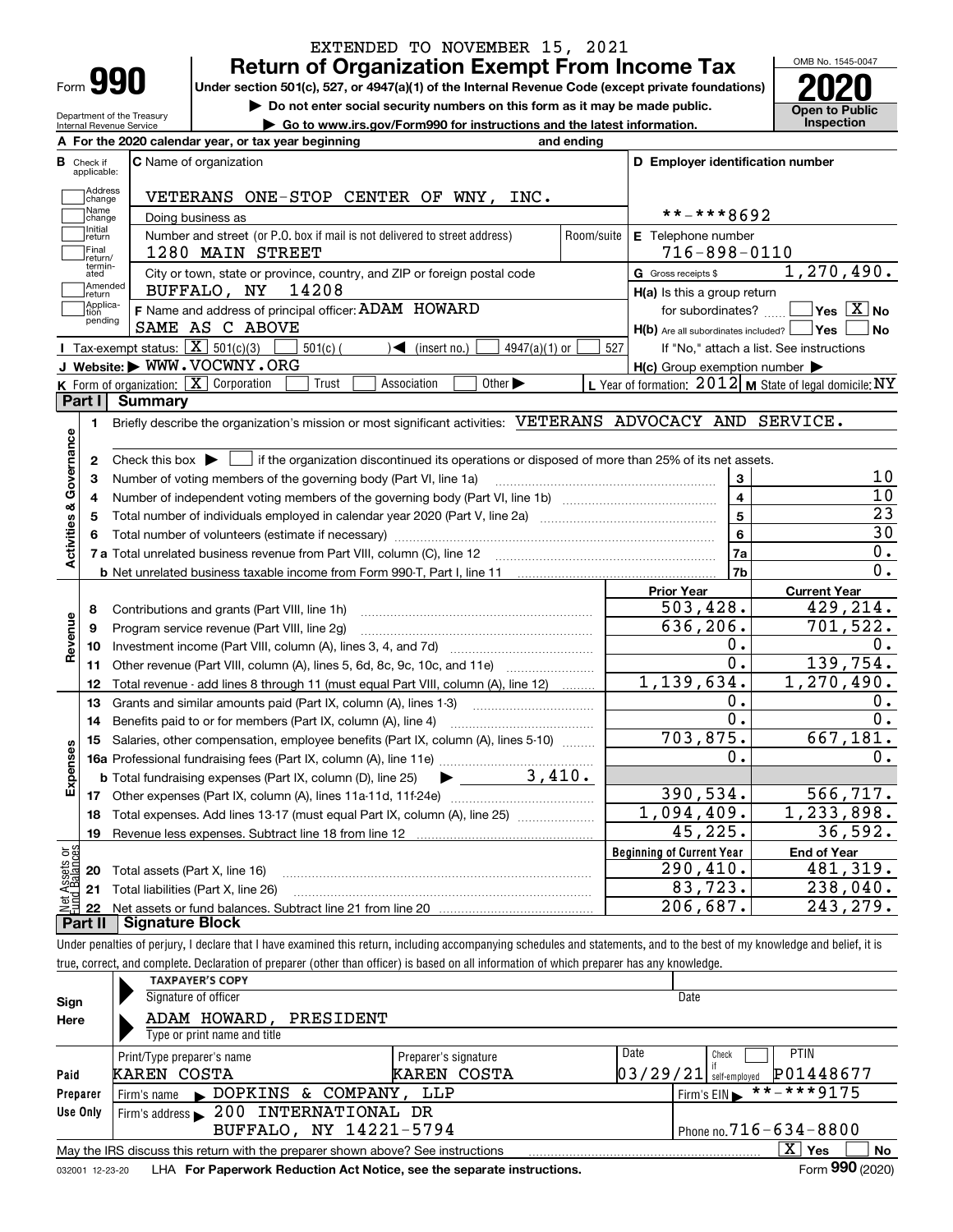| 4с           | $\left(\text{Code:} \right)$ $\left(\text{Expenses $}\right)$<br>including grants of \$<br>) (Revenue \$                                                                                                                                                                                                                             |
|--------------|--------------------------------------------------------------------------------------------------------------------------------------------------------------------------------------------------------------------------------------------------------------------------------------------------------------------------------------|
|              |                                                                                                                                                                                                                                                                                                                                      |
|              |                                                                                                                                                                                                                                                                                                                                      |
|              |                                                                                                                                                                                                                                                                                                                                      |
|              |                                                                                                                                                                                                                                                                                                                                      |
|              |                                                                                                                                                                                                                                                                                                                                      |
|              |                                                                                                                                                                                                                                                                                                                                      |
|              |                                                                                                                                                                                                                                                                                                                                      |
|              |                                                                                                                                                                                                                                                                                                                                      |
|              |                                                                                                                                                                                                                                                                                                                                      |
|              |                                                                                                                                                                                                                                                                                                                                      |
|              |                                                                                                                                                                                                                                                                                                                                      |
| 4b           | (Code: <u>Code:</u> etc. Code: etc. Code: etc. Code: etc. Code: etc. Code: etc. Code: etc. Code: etc. Code: etc. Code: etc. Code: etc. Code: etc. Code: etc. Code: etc. Code: etc. Code: etc. Code: etc. Code: etc. Code: etc. Code                                                                                                  |
|              | INC. SERVES AS A COMMUNITY IMPACT AGENCY FOR VETERANS, PROVIDING THE                                                                                                                                                                                                                                                                 |
|              | USING A COLLECTIVE IMPACT MODEL, THE VETERANS ONE-STOP CENTER OF WNY,                                                                                                                                                                                                                                                                |
|              |                                                                                                                                                                                                                                                                                                                                      |
|              | RELATIONSHIPS.                                                                                                                                                                                                                                                                                                                       |
|              | SUPPORTIVE AND WRAP AROUND SERVICES THROUGH ESTABLISHED LOCAL COMMUNITY                                                                                                                                                                                                                                                              |
|              | BARRIER-FREE LOCATION THROUGH WHICH TO ACCESS A HOLISTIC SUITE OF                                                                                                                                                                                                                                                                    |
|              | VETERANS AND THEIR FAMILIES THE CONVENIENCE OF A "ONE-STOP",                                                                                                                                                                                                                                                                         |
|              | OF WNY (ONE-STOP CENTER) A 501(C)3 NONPROFIT CORPORATION OFFERING $U.S.$                                                                                                                                                                                                                                                             |
|              | ARMED FORCES AND THEIR IMMEDIATE FAMILIES. THE VETERANS ONE-STOP CENTER                                                                                                                                                                                                                                                              |
|              | IMPROVE THE WELL-BEING OF ALL WESTERN NEW YORK VETERANS OF THE U.S.                                                                                                                                                                                                                                                                  |
|              | AND RESOURCES TOGETHER IN TIME, SPACE, AND EFFORT TO EFFECTIVELY                                                                                                                                                                                                                                                                     |
|              | THE VETERANS ONE-STOP CENTER OF WNY, INC. BRINGS PEOPLE, ORGANIZATIONS,                                                                                                                                                                                                                                                              |
| 4a           | 701, 522.<br>(Expenses \$<br>(Code:                                                                                                                                                                                                                                                                                                  |
|              | revenue, if any, for each program service reported.                                                                                                                                                                                                                                                                                  |
| 4            | Describe the organization's program service accomplishments for each of its three largest program services, as measured by expenses.<br>Section 501(c)(3) and 501(c)(4) organizations are required to report the amount of grants and allocations to others, the total expenses, and                                                 |
|              | If "Yes," describe these changes on Schedule O.                                                                                                                                                                                                                                                                                      |
| 3            | Did the organization cease conducting, or make significant changes in how it conducts, any program services?                                                                                                                                                                                                                         |
|              | If "Yes," describe these new services on Schedule O.<br>$\boxed{\phantom{1}}$ Yes $\boxed{\text{X}}$ No                                                                                                                                                                                                                              |
|              | prior Form 990 or 990-EZ?                                                                                                                                                                                                                                                                                                            |
| $\mathbf{2}$ | Did the organization undertake any significant program services during the year which were not listed on the<br>$]$ Yes $[\overline{\mathrm{X}}]$ No                                                                                                                                                                                 |
|              |                                                                                                                                                                                                                                                                                                                                      |
|              |                                                                                                                                                                                                                                                                                                                                      |
|              |                                                                                                                                                                                                                                                                                                                                      |
|              |                                                                                                                                                                                                                                                                                                                                      |
|              |                                                                                                                                                                                                                                                                                                                                      |
|              | Briefly describe the organization's mission:<br>WE. EMPOWER. VETERANS. THE VETERANS ONE-STOP CENTER OF WNY, INC. IS<br>THE REGION'S PREMIERE VETERANS SERVICE AND ADVOCACY NOT-FOR-PROFIT<br>COLLABORATIVE AGENCY EMPOWERING VETERANS, VETERAN FAMILIES AND SERVICE<br>MEMBERS IN ACHIEVING ECONOMIC SUCCESS, HOUSING STABILITY, AND |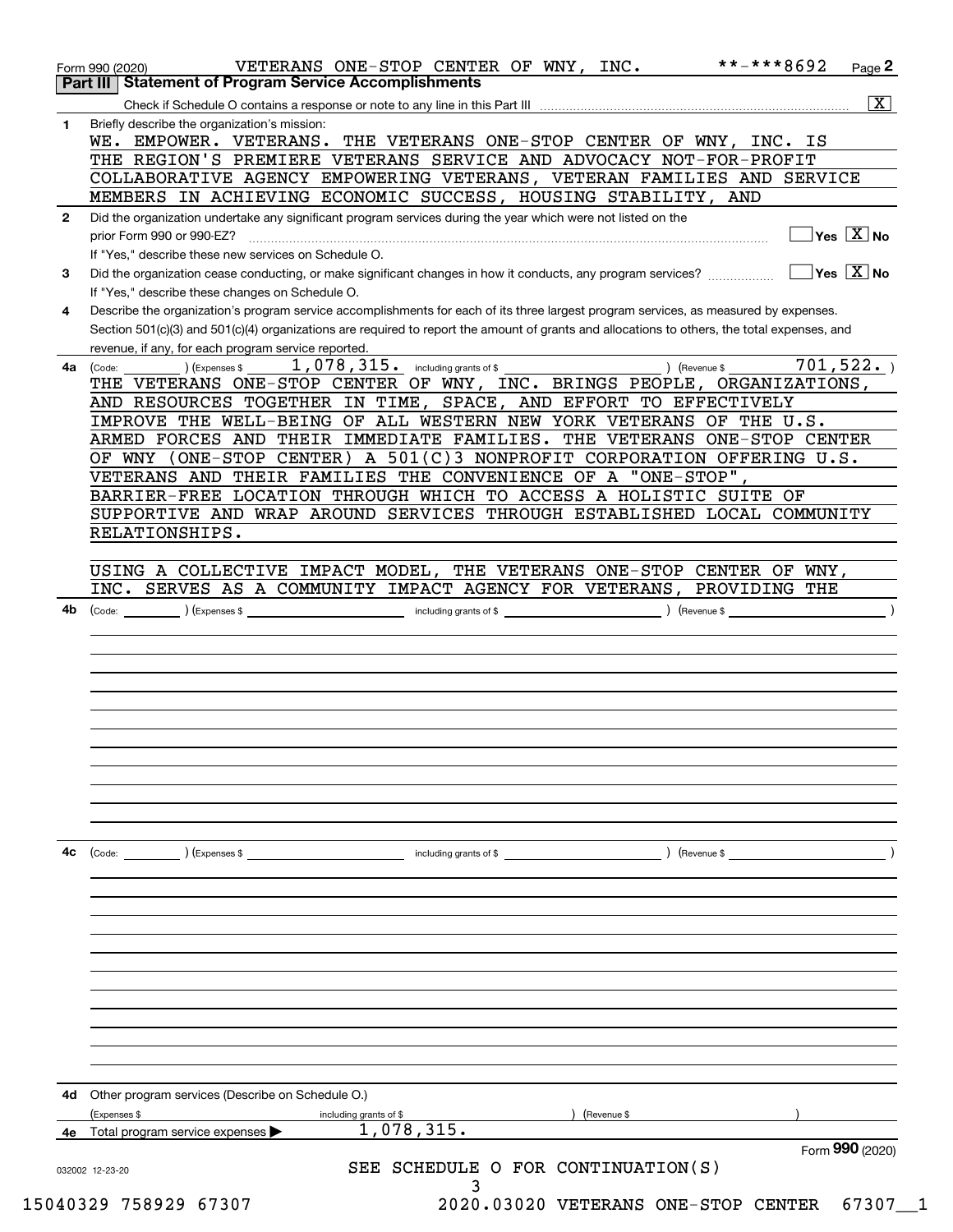|  | Form 990 (2020) |
|--|-----------------|

|     |                                                                                                                                  |                 | Yes   No                |             |
|-----|----------------------------------------------------------------------------------------------------------------------------------|-----------------|-------------------------|-------------|
| 1.  | Is the organization described in section $501(c)(3)$ or $4947(a)(1)$ (other than a private foundation)?                          |                 |                         |             |
|     |                                                                                                                                  | 1.              | X                       |             |
| 2   |                                                                                                                                  | $\overline{2}$  | $\overline{\mathbf{x}}$ |             |
| 3   | Did the organization engage in direct or indirect political campaign activities on behalf of or in opposition to candidates for  |                 |                         |             |
|     |                                                                                                                                  | 3               |                         | x           |
| 4   | Section 501(c)(3) organizations. Did the organization engage in lobbying activities, or have a section 501(h) election in effect |                 |                         |             |
|     |                                                                                                                                  | 4               |                         | X           |
| 5   | Is the organization a section 501(c)(4), 501(c)(5), or 501(c)(6) organization that receives membership dues, assessments, or     |                 |                         |             |
|     |                                                                                                                                  | 5               |                         | X           |
| 6   | Did the organization maintain any donor advised funds or any similar funds or accounts for which donors have the right to        |                 |                         | X           |
|     | provide advice on the distribution or investment of amounts in such funds or accounts? If "Yes," complete Schedule D, Part I     | 6               |                         |             |
| 7   | Did the organization receive or hold a conservation easement, including easements to preserve open space,                        | $\overline{7}$  |                         | X           |
|     | Did the organization maintain collections of works of art, historical treasures, or other similar assets? If "Yes," complete     |                 |                         |             |
| 8   |                                                                                                                                  | 8               |                         | X           |
| 9   | Did the organization report an amount in Part X, line 21, for escrow or custodial account liability, serve as a custodian for    |                 |                         |             |
|     | amounts not listed in Part X; or provide credit counseling, debt management, credit repair, or debt negotiation services?        |                 |                         |             |
|     |                                                                                                                                  | 9               |                         | X           |
| 10  | Did the organization, directly or through a related organization, hold assets in donor-restricted endowments                     |                 |                         |             |
|     |                                                                                                                                  | 10              |                         | х           |
| 11  | If the organization's answer to any of the following questions is "Yes," then complete Schedule D, Parts VI, VII, VIII, IX, or X |                 |                         |             |
|     | as applicable.                                                                                                                   |                 |                         |             |
| а   | Did the organization report an amount for land, buildings, and equipment in Part X, line 10? If "Yes." complete Schedule D.      |                 |                         |             |
|     |                                                                                                                                  | 11a             | $\mathbf X$             |             |
| b   | Did the organization report an amount for investments - other securities in Part X, line 12, that is 5% or more of its total     |                 |                         |             |
|     |                                                                                                                                  | 11 <sub>b</sub> |                         | X           |
| c   | Did the organization report an amount for investments - program related in Part X, line 13, that is 5% or more of its total      |                 |                         |             |
|     |                                                                                                                                  | 11c             |                         | х           |
|     | d Did the organization report an amount for other assets in Part X, line 15, that is 5% or more of its total assets reported in  |                 |                         |             |
|     |                                                                                                                                  | 11d             |                         | X           |
|     | Did the organization report an amount for other liabilities in Part X, line 25? If "Yes," complete Schedule D, Part X            | 11e             | X                       |             |
| f   | Did the organization's separate or consolidated financial statements for the tax year include a footnote that addresses          |                 |                         |             |
|     | the organization's liability for uncertain tax positions under FIN 48 (ASC 740)? If "Yes," complete Schedule D, Part X           | 11f             | X                       |             |
|     | 12a Did the organization obtain separate, independent audited financial statements for the tax year? If "Yes," complete          |                 |                         |             |
|     |                                                                                                                                  | 12a             |                         | x           |
|     | <b>b</b> Was the organization included in consolidated, independent audited financial statements for the tax year?               |                 |                         |             |
|     | If "Yes," and if the organization answered "No" to line 12a, then completing Schedule D, Parts XI and XII is optional            | 12b             |                         | 4           |
| 13  |                                                                                                                                  | 13              |                         | X           |
| 14a | Did the organization maintain an office, employees, or agents outside of the United States?                                      | 14a             |                         | X           |
| b   | Did the organization have aggregate revenues or expenses of more than \$10,000 from grantmaking, fundraising, business,          |                 |                         |             |
|     | investment, and program service activities outside the United States, or aggregate foreign investments valued at \$100,000       |                 |                         |             |
|     |                                                                                                                                  | 14b             |                         | X           |
| 15  | Did the organization report on Part IX, column (A), line 3, more than \$5,000 of grants or other assistance to or for any        |                 |                         |             |
|     |                                                                                                                                  | 15              |                         | X           |
| 16  | Did the organization report on Part IX, column (A), line 3, more than \$5,000 of aggregate grants or other assistance to         |                 |                         |             |
|     |                                                                                                                                  | 16              |                         | X           |
| 17  | Did the organization report a total of more than \$15,000 of expenses for professional fundraising services on Part IX,          |                 |                         |             |
|     |                                                                                                                                  | 17              |                         | X           |
| 18  | Did the organization report more than \$15,000 total of fundraising event gross income and contributions on Part VIII, lines     |                 |                         |             |
|     |                                                                                                                                  | 18              |                         | X           |
| 19  | Did the organization report more than \$15,000 of gross income from gaming activities on Part VIII, line 9a? If "Yes."           |                 |                         |             |
|     |                                                                                                                                  | 19              |                         | х           |
| 20a |                                                                                                                                  | 20a             |                         | $\mathbf x$ |
|     | b If "Yes" to line 20a, did the organization attach a copy of its audited financial statements to this return?                   | 20 <sub>b</sub> |                         |             |
| 21  | Did the organization report more than \$5,000 of grants or other assistance to any domestic organization or                      |                 |                         |             |
|     |                                                                                                                                  | 21              |                         | x           |
|     | 032003 12-23-20                                                                                                                  |                 | Form 990 (2020)         |             |

4

032003 12-23-20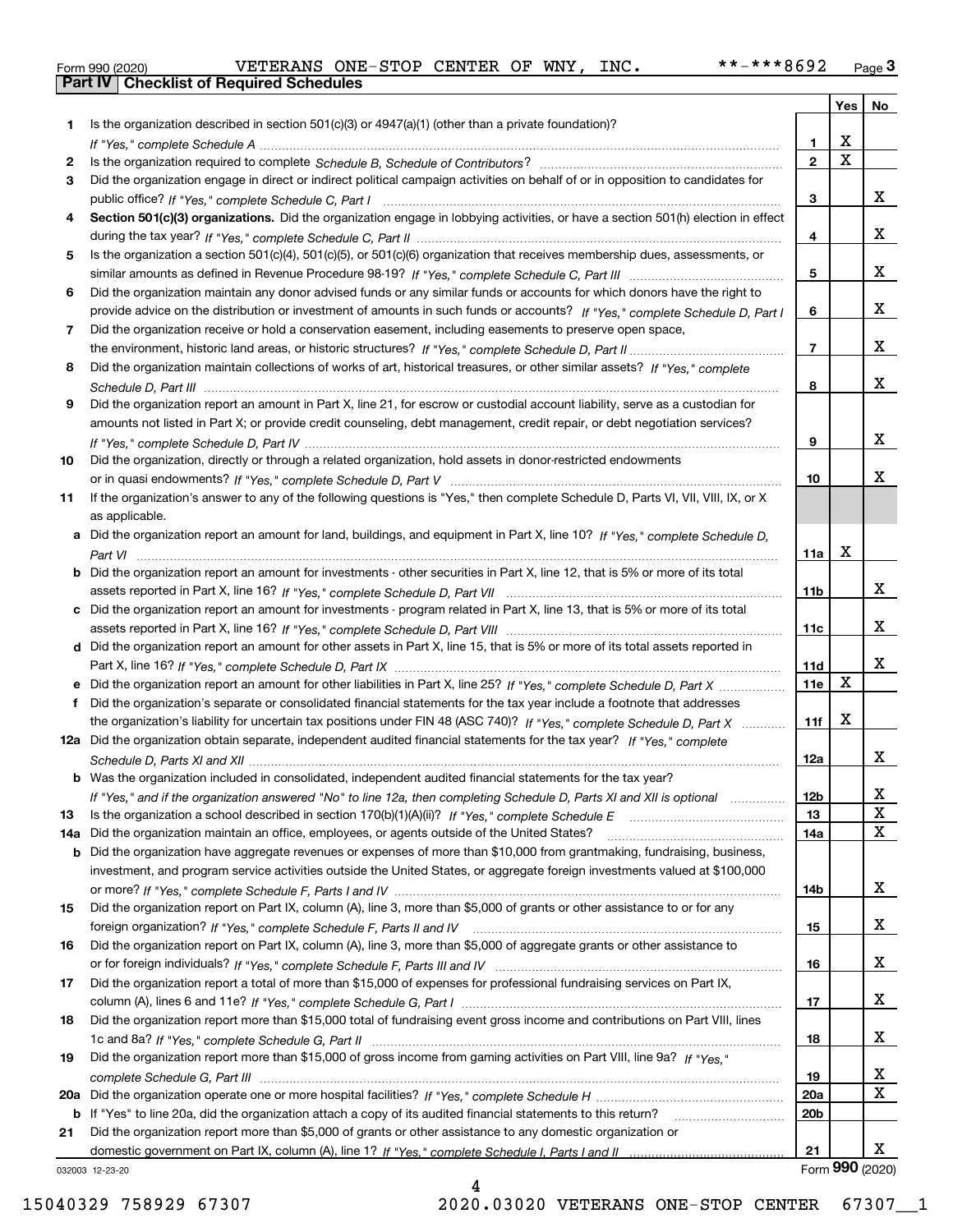|  | Form 990 (2020) |
|--|-----------------|
|  |                 |

*(continued)*

|               |                                                                                                                              |     | Yes | No                      |
|---------------|------------------------------------------------------------------------------------------------------------------------------|-----|-----|-------------------------|
| 22            | Did the organization report more than \$5,000 of grants or other assistance to or for domestic individuals on                |     |     |                         |
|               |                                                                                                                              | 22  |     | x                       |
| 23            | Did the organization answer "Yes" to Part VII, Section A, line 3, 4, or 5 about compensation of the organization's current   |     |     |                         |
|               | and former officers, directors, trustees, key employees, and highest compensated employees? If "Yes," complete               |     |     |                         |
|               |                                                                                                                              | 23  |     | X.                      |
|               | 24a Did the organization have a tax-exempt bond issue with an outstanding principal amount of more than \$100,000 as of the  |     |     |                         |
|               | last day of the year, that was issued after December 31, 2002? If "Yes," answer lines 24b through 24d and complete           |     |     |                         |
|               |                                                                                                                              | 24a |     | X.                      |
|               | b Did the organization invest any proceeds of tax-exempt bonds beyond a temporary period exception?                          |     |     |                         |
|               |                                                                                                                              | 24b |     |                         |
|               | c Did the organization maintain an escrow account other than a refunding escrow at any time during the year to defease       |     |     |                         |
|               |                                                                                                                              | 24c |     |                         |
|               |                                                                                                                              | 24d |     |                         |
|               | 25a Section 501(c)(3), 501(c)(4), and 501(c)(29) organizations. Did the organization engage in an excess benefit             |     |     |                         |
|               |                                                                                                                              | 25a |     | X.                      |
|               | b Is the organization aware that it engaged in an excess benefit transaction with a disqualified person in a prior year, and |     |     |                         |
|               | that the transaction has not been reported on any of the organization's prior Forms 990 or 990-EZ? If "Yes." complete        |     |     |                         |
|               | Schedule L, Part I                                                                                                           | 25b |     | X.                      |
| 26            | Did the organization report any amount on Part X, line 5 or 22, for receivables from or payables to any current              |     |     |                         |
|               | or former officer, director, trustee, key employee, creator or founder, substantial contributor, or 35%                      |     |     |                         |
|               |                                                                                                                              | 26  |     | x                       |
| 27            | Did the organization provide a grant or other assistance to any current or former officer, director, trustee, key employee,  |     |     |                         |
|               | creator or founder, substantial contributor or employee thereof, a grant selection committee member, or to a 35% controlled  |     |     |                         |
|               |                                                                                                                              |     |     | x                       |
|               | entity (including an employee thereof) or family member of any of these persons? If "Yes," complete Schedule L, Part III     | 27  |     |                         |
| 28            | Was the organization a party to a business transaction with one of the following parties (see Schedule L, Part IV            |     |     |                         |
|               | instructions, for applicable filing thresholds, conditions, and exceptions):                                                 |     |     |                         |
|               | a A current or former officer, director, trustee, key employee, creator or founder, or substantial contributor? If           |     |     |                         |
|               |                                                                                                                              | 28a |     | x                       |
|               |                                                                                                                              | 28b |     | $\overline{\mathbf{X}}$ |
|               | c A 35% controlled entity of one or more individuals and/or organizations described in lines 28a or 28b? If                  |     |     |                         |
|               |                                                                                                                              | 28c |     | x                       |
| 29            |                                                                                                                              | 29  |     | $\overline{\mathbf{x}}$ |
| 30            | Did the organization receive contributions of art, historical treasures, or other similar assets, or qualified conservation  |     |     |                         |
|               |                                                                                                                              | 30  |     | x                       |
| 31            | Did the organization liquidate, terminate, or dissolve and cease operations? If "Yes," complete Schedule N, Part I           | 31  |     | $\mathbf X$             |
| 32            | Did the organization sell, exchange, dispose of, or transfer more than 25% of its net assets? If "Yes." complete             |     |     |                         |
|               |                                                                                                                              | 32  |     | x                       |
|               | Schedule N, Part II                                                                                                          |     |     |                         |
| 33            | Did the organization own 100% of an entity disregarded as separate from the organization under Regulations                   |     |     |                         |
|               |                                                                                                                              | 33  |     | X                       |
| 34            | Was the organization related to any tax-exempt or taxable entity? If "Yes," complete Schedule R, Part II, III, or IV, and    |     |     |                         |
|               |                                                                                                                              | 34  | X   |                         |
|               | 35a Did the organization have a controlled entity within the meaning of section 512(b)(13)?                                  | 35a |     | X                       |
|               | b If "Yes" to line 35a, did the organization receive any payment from or engage in any transaction with a controlled entity  |     |     |                         |
|               |                                                                                                                              | 35b |     |                         |
| 36            | Section 501(c)(3) organizations. Did the organization make any transfers to an exempt non-charitable related organization?   |     |     |                         |
|               |                                                                                                                              | 36  |     | x                       |
| 37            | Did the organization conduct more than 5% of its activities through an entity that is not a related organization             |     |     |                         |
|               | and that is treated as a partnership for federal income tax purposes? If "Yes," complete Schedule R, Part VI                 | 37  |     | x                       |
| 38            | Did the organization complete Schedule O and provide explanations in Schedule O for Part VI, lines 11b and 19?               |     |     |                         |
|               | Note: All Form 990 filers are required to complete Schedule O                                                                | 38  | X   |                         |
| <b>Part V</b> | <b>Statements Regarding Other IRS Filings and Tax Compliance</b>                                                             |     |     |                         |
|               | Check if Schedule O contains a response or note to any line in this Part V                                                   |     |     |                         |
|               |                                                                                                                              |     |     |                         |
|               |                                                                                                                              |     | Yes | No.                     |
|               | U<br>1a Enter the number reported in Box 3 of Form 1096. Enter -0- if not applicable<br>1a                                   |     |     |                         |
|               | 0<br><b>b</b> Enter the number of Forms W-2G included in line 1a. Enter -0- if not applicable<br>1b                          |     |     |                         |
|               | c Did the organization comply with backup withholding rules for reportable payments to vendors and reportable gaming         |     |     |                         |
|               | (gambling) winnings to prize winners?                                                                                        | 1c  | х   |                         |
|               | 032004 12-23-20                                                                                                              |     |     | Form 990 (2020)         |
|               | 5                                                                                                                            |     |     |                         |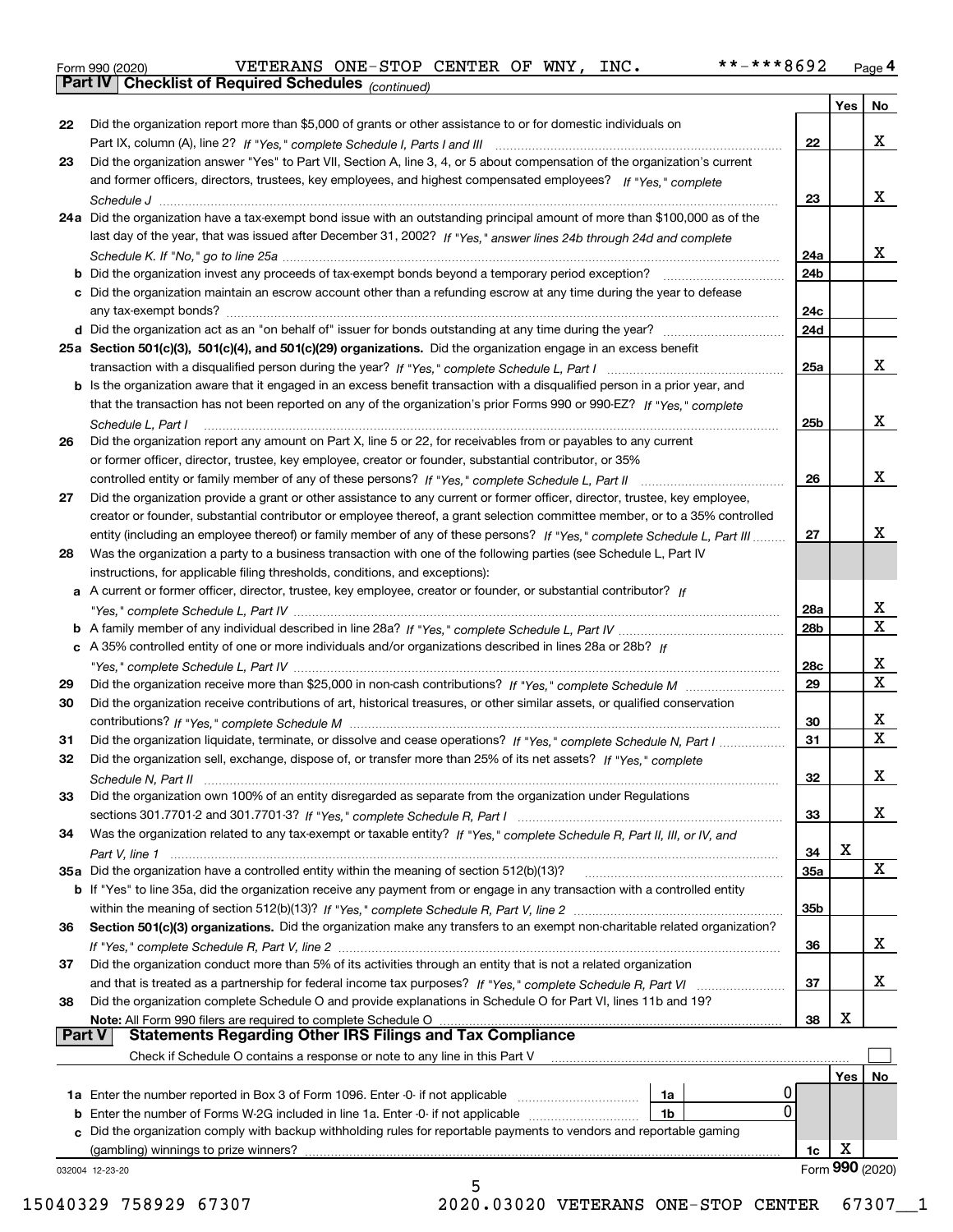|               | VETERANS ONE-STOP CENTER OF WNY, INC.<br>Form 990 (2020)                                                                                        |                 | **-***8692 |                |     | $_{\text{Page}}$ 5 |
|---------------|-------------------------------------------------------------------------------------------------------------------------------------------------|-----------------|------------|----------------|-----|--------------------|
| <b>Part V</b> | Statements Regarding Other IRS Filings and Tax Compliance (continued)                                                                           |                 |            |                |     |                    |
|               |                                                                                                                                                 |                 |            |                | Yes | No                 |
|               | 2a Enter the number of employees reported on Form W-3, Transmittal of Wage and Tax Statements,                                                  |                 |            |                |     |                    |
|               | filed for the calendar year ending with or within the year covered by this return                                                               | 2a              | 23         |                |     |                    |
|               |                                                                                                                                                 |                 |            | 2b             | х   |                    |
|               |                                                                                                                                                 |                 |            |                |     |                    |
| За            | Did the organization have unrelated business gross income of \$1,000 or more during the year?                                                   |                 |            | 3a             |     | x                  |
|               |                                                                                                                                                 |                 |            | 3 <sub>b</sub> |     |                    |
|               | 4a At any time during the calendar year, did the organization have an interest in, or a signature or other authority over, a                    |                 |            |                |     |                    |
|               |                                                                                                                                                 |                 |            | 4a             |     | х                  |
|               | <b>b</b> If "Yes," enter the name of the foreign country $\blacktriangleright$                                                                  |                 |            |                |     |                    |
|               | See instructions for filing requirements for FinCEN Form 114, Report of Foreign Bank and Financial Accounts (FBAR).                             |                 |            |                |     |                    |
| 5a            | Was the organization a party to a prohibited tax shelter transaction at any time during the tax year?                                           |                 |            | 5a             |     | х                  |
| b             |                                                                                                                                                 |                 |            | 5 <sub>b</sub> |     | X                  |
| с             |                                                                                                                                                 |                 |            | 5c             |     |                    |
|               | 6a Does the organization have annual gross receipts that are normally greater than \$100,000, and did the organization solicit                  |                 |            |                |     |                    |
|               | any contributions that were not tax deductible as charitable contributions?                                                                     |                 |            | 6a             |     | x                  |
|               | <b>b</b> If "Yes," did the organization include with every solicitation an express statement that such contributions or gifts                   |                 |            |                |     |                    |
|               | were not tax deductible?                                                                                                                        |                 |            | 6b             |     |                    |
| 7             | Organizations that may receive deductible contributions under section 170(c).                                                                   |                 |            |                |     |                    |
| а             | Did the organization receive a payment in excess of \$75 made partly as a contribution and partly for goods and services provided to the payor? |                 |            | 7a             |     | х                  |
| b             | If "Yes," did the organization notify the donor of the value of the goods or services provided?                                                 |                 |            | 7b             |     |                    |
| с             | Did the organization sell, exchange, or otherwise dispose of tangible personal property for which it was required                               |                 |            |                |     |                    |
|               |                                                                                                                                                 |                 |            | 7c             |     | x                  |
| d             | If "Yes," indicate the number of Forms 8282 filed during the year [11] [11] Wes," indicate the number of Forms 8282 filed during the year       | 7d              |            |                |     |                    |
| е             | Did the organization receive any funds, directly or indirectly, to pay premiums on a personal benefit contract?                                 |                 |            | 7e             |     |                    |
| f             | Did the organization, during the year, pay premiums, directly or indirectly, on a personal benefit contract?                                    |                 |            | 7f             |     |                    |
| g             | If the organization received a contribution of qualified intellectual property, did the organization file Form 8899 as required?                |                 |            | 7g             |     |                    |
| h             | If the organization received a contribution of cars, boats, airplanes, or other vehicles, did the organization file a Form 1098-C?              |                 |            | 7h             |     |                    |
| 8             | Sponsoring organizations maintaining donor advised funds. Did a donor advised fund maintained by the                                            |                 |            |                |     |                    |
|               | sponsoring organization have excess business holdings at any time during the year?                                                              |                 |            | 8              |     |                    |
| 9             | Sponsoring organizations maintaining donor advised funds.                                                                                       |                 |            |                |     |                    |
| а             | Did the sponsoring organization make any taxable distributions under section 4966?                                                              |                 |            | 9а             |     |                    |
| b             | Did the sponsoring organization make a distribution to a donor, donor advisor, or related person?                                               |                 |            | 9b             |     |                    |
| 10            | Section 501(c)(7) organizations. Enter:                                                                                                         |                 |            |                |     |                    |
| а             | Initiation fees and capital contributions included on Part VIII, line 12 [111] [11] [11] [12] [11] [12] [11] [                                  | 10a             |            |                |     |                    |
|               | Gross receipts, included on Form 990, Part VIII, line 12, for public use of club facilities                                                     | 10b             |            |                |     |                    |
| 11            | Section 501(c)(12) organizations. Enter:                                                                                                        |                 |            |                |     |                    |
| a             | Gross income from members or shareholders                                                                                                       | 11a             |            |                |     |                    |
| b             | Gross income from other sources (Do not net amounts due or paid to other sources against                                                        |                 |            |                |     |                    |
|               |                                                                                                                                                 | 11 <sub>b</sub> |            |                |     |                    |
|               | 12a Section 4947(a)(1) non-exempt charitable trusts. Is the organization filing Form 990 in lieu of Form 1041?                                  |                 |            | <b>12a</b>     |     |                    |
|               | <b>b</b> If "Yes," enter the amount of tax-exempt interest received or accrued during the year <i>manument</i>                                  | 12b             |            |                |     |                    |
| 13            | Section 501(c)(29) qualified nonprofit health insurance issuers.                                                                                |                 |            |                |     |                    |
|               | a Is the organization licensed to issue qualified health plans in more than one state?                                                          |                 |            | <b>13a</b>     |     |                    |
|               | Note: See the instructions for additional information the organization must report on Schedule O.                                               |                 |            |                |     |                    |
| b             | Enter the amount of reserves the organization is required to maintain by the states in which the                                                |                 |            |                |     |                    |
|               |                                                                                                                                                 | 13 <sub>b</sub> |            |                |     |                    |
| с             |                                                                                                                                                 | 13 <sub>c</sub> |            |                |     |                    |
| 14a           | Did the organization receive any payments for indoor tanning services during the tax year?                                                      |                 |            | 14a            |     | X                  |
|               | <b>b</b> If "Yes," has it filed a Form 720 to report these payments? If "No," provide an explanation on Schedule O                              |                 |            | 14b            |     |                    |
| 15            | Is the organization subject to the section 4960 tax on payment(s) of more than \$1,000,000 in remuneration or                                   |                 |            |                |     |                    |
|               |                                                                                                                                                 |                 |            | 15             |     | х                  |
|               | If "Yes," see instructions and file Form 4720, Schedule N.                                                                                      |                 |            |                |     |                    |
| 16            | Is the organization an educational institution subject to the section 4968 excise tax on net investment income?                                 |                 |            | 16             |     | х                  |
|               | If "Yes," complete Form 4720, Schedule O.                                                                                                       |                 |            |                |     |                    |
|               |                                                                                                                                                 |                 |            |                |     | Form 990 (2020)    |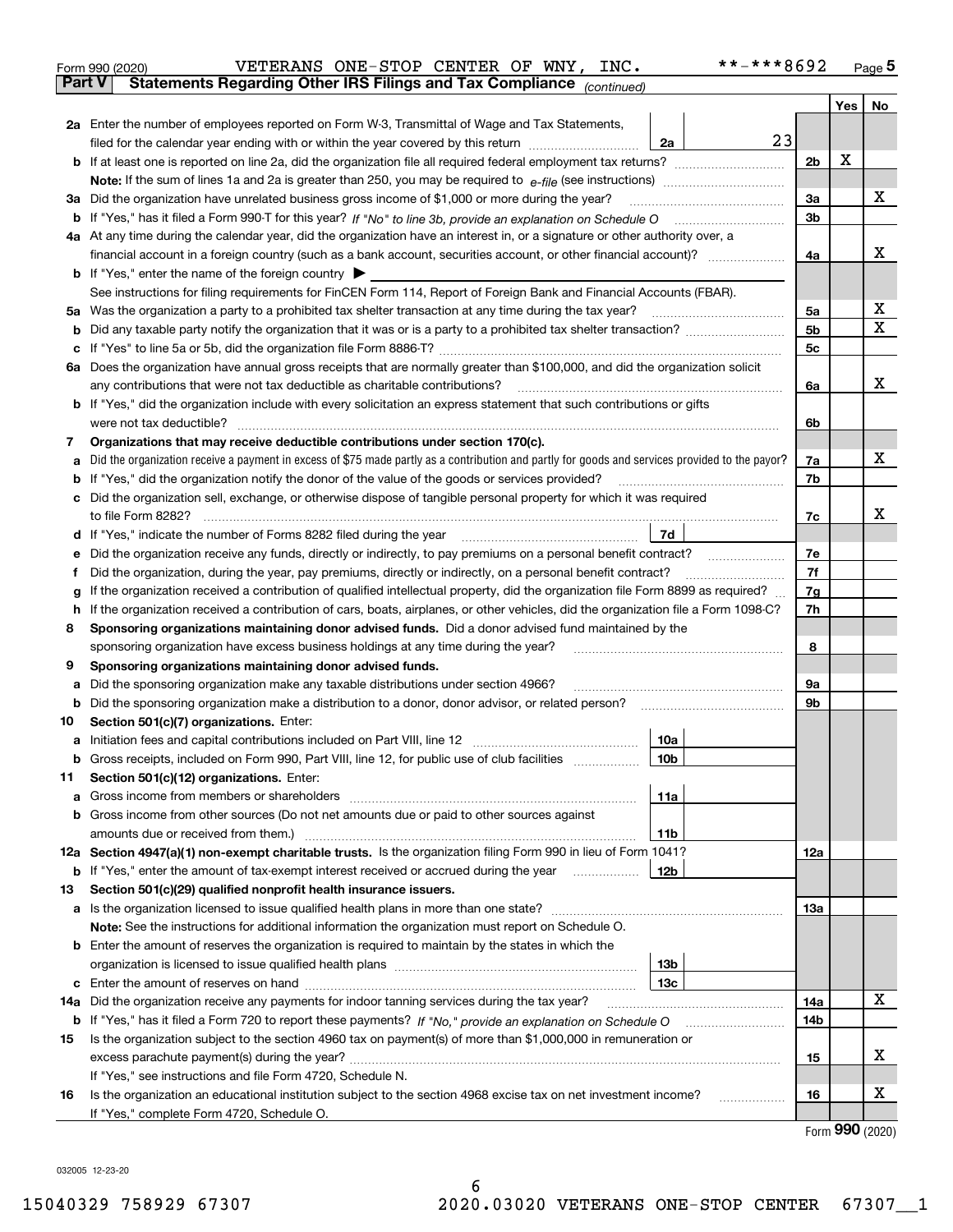|    | **-***8692<br>VETERANS ONE-STOP CENTER OF WNY, INC.<br>Form 990 (2020)                                                                                                                                                                    |                 |             | Page $6$           |
|----|-------------------------------------------------------------------------------------------------------------------------------------------------------------------------------------------------------------------------------------------|-----------------|-------------|--------------------|
|    | Part VI   Governance, Management, and Disclosure For each "Yes" response to lines 2 through 7b below, and for a "No" response                                                                                                             |                 |             |                    |
|    | to line 8a, 8b, or 10b below, describe the circumstances, processes, or changes on Schedule O. See instructions.                                                                                                                          |                 |             |                    |
|    | Check if Schedule O contains a response or note to any line in this Part VI [11] [12] Check if Schedule O contains a response or note to any line in this Part VI                                                                         |                 |             | $\boxed{\text{X}}$ |
|    | <b>Section A. Governing Body and Management</b>                                                                                                                                                                                           |                 |             |                    |
|    |                                                                                                                                                                                                                                           |                 | Yes         | No                 |
|    | 10<br><b>1a</b> Enter the number of voting members of the governing body at the end of the tax year<br>1a                                                                                                                                 |                 |             |                    |
|    | If there are material differences in voting rights among members of the governing body, or if the governing                                                                                                                               |                 |             |                    |
|    | body delegated broad authority to an executive committee or similar committee, explain on Schedule O.                                                                                                                                     |                 |             |                    |
|    | 10<br><b>b</b> Enter the number of voting members included on line 1a, above, who are independent<br>1b                                                                                                                                   |                 |             |                    |
| 2  | Did any officer, director, trustee, or key employee have a family relationship or a business relationship with any other                                                                                                                  |                 |             |                    |
|    | officer, director, trustee, or key employee?                                                                                                                                                                                              | 2               |             | х                  |
| 3  | .<br>Did the organization delegate control over management duties customarily performed by or under the direct supervision                                                                                                                |                 |             |                    |
|    | of officers, directors, trustees, or key employees to a management company or other person?                                                                                                                                               | з               |             | х                  |
| 4  | Did the organization make any significant changes to its governing documents since the prior Form 990 was filed?                                                                                                                          | 4               |             | X                  |
| 5  |                                                                                                                                                                                                                                           | 5               |             | х                  |
| 6  | Did the organization have members or stockholders?                                                                                                                                                                                        | 6               | X           |                    |
| 7a | Did the organization have members, stockholders, or other persons who had the power to elect or appoint one or                                                                                                                            |                 |             |                    |
|    |                                                                                                                                                                                                                                           | 7a              | х           |                    |
|    | <b>b</b> Are any governance decisions of the organization reserved to (or subject to approval by) members, stockholders, or                                                                                                               |                 |             |                    |
|    | persons other than the governing body?                                                                                                                                                                                                    |                 |             | х                  |
|    | Did the organization contemporaneously document the meetings held or written actions undertaken during the year by the following:                                                                                                         | 7b              |             |                    |
| 8  |                                                                                                                                                                                                                                           |                 | х           |                    |
| a  |                                                                                                                                                                                                                                           | 8a              | X           |                    |
| b  |                                                                                                                                                                                                                                           | 8b              |             |                    |
| 9  | Is there any officer, director, trustee, or key employee listed in Part VII, Section A, who cannot be reached at the                                                                                                                      | 9               |             | x                  |
|    |                                                                                                                                                                                                                                           |                 |             |                    |
|    | Section B. Policies (This Section B requests information about policies not required by the Internal Revenue Code.)                                                                                                                       |                 |             |                    |
|    |                                                                                                                                                                                                                                           |                 | Yes         | No<br>x            |
|    |                                                                                                                                                                                                                                           | 10a             |             |                    |
|    | <b>b</b> If "Yes," did the organization have written policies and procedures governing the activities of such chapters, affiliates,                                                                                                       |                 |             |                    |
|    | and branches to ensure their operations are consistent with the organization's exempt purposes?                                                                                                                                           | 10 <sub>b</sub> | X           |                    |
|    | 11a Has the organization provided a complete copy of this Form 990 to all members of its governing body before filing the form?<br><b>b</b> Describe in Schedule O the process, if any, used by the organization to review this Form 990. | 11a             |             |                    |
|    |                                                                                                                                                                                                                                           |                 | х           |                    |
|    |                                                                                                                                                                                                                                           | 12a             | X           |                    |
|    |                                                                                                                                                                                                                                           | 12 <sub>b</sub> |             |                    |
|    | c Did the organization regularly and consistently monitor and enforce compliance with the policy? If "Yes," describe                                                                                                                      |                 | х           |                    |
|    | in Schedule O how this was done manufactured and continuum control of the state of the state of the state of t                                                                                                                            | 12c             | $\mathbf X$ |                    |
|    |                                                                                                                                                                                                                                           | 13              |             | х                  |
| 14 | Did the organization have a written document retention and destruction policy? manufactured and the organization have a written document retention and destruction policy?                                                                | 14              |             |                    |
| 15 | Did the process for determining compensation of the following persons include a review and approval by independent                                                                                                                        |                 |             |                    |
|    | persons, comparability data, and contemporaneous substantiation of the deliberation and decision?                                                                                                                                         |                 |             |                    |
|    | a The organization's CEO, Executive Director, or top management official manufactured content content of the organization's CEO, Executive Director, or top management official manufactured content of the state of the state            | 15a             | х<br>x      |                    |
|    |                                                                                                                                                                                                                                           | 15b             |             |                    |
|    | If "Yes" to line 15a or 15b, describe the process in Schedule O (see instructions).                                                                                                                                                       |                 |             |                    |
|    | 16a Did the organization invest in, contribute assets to, or participate in a joint venture or similar arrangement with a                                                                                                                 |                 |             | х                  |
|    | taxable entity during the year?                                                                                                                                                                                                           | 16a             |             |                    |
|    | b If "Yes," did the organization follow a written policy or procedure requiring the organization to evaluate its participation                                                                                                            |                 |             |                    |
|    | in joint venture arrangements under applicable federal tax law, and take steps to safeguard the organization's                                                                                                                            |                 |             |                    |
|    | <b>Section C. Disclosure</b>                                                                                                                                                                                                              | 16b             |             |                    |
|    |                                                                                                                                                                                                                                           |                 |             |                    |
| 17 | List the states with which a copy of this Form 990 is required to be filed $\blacktriangleright\! NT$                                                                                                                                     |                 |             |                    |
| 18 | Section 6104 requires an organization to make its Forms 1023 (1024 or 1024-A, if applicable), 990, and 990-T (Section 501(c)(3)s only) available                                                                                          |                 |             |                    |
|    | for public inspection. Indicate how you made these available. Check all that apply.                                                                                                                                                       |                 |             |                    |
|    | $\lfloor x \rfloor$ Upon request<br>Another's website<br>Own website<br>Other (explain on Schedule O)                                                                                                                                     |                 |             |                    |
| 19 | Describe on Schedule O whether (and if so, how) the organization made its governing documents, conflict of interest policy, and financial                                                                                                 |                 |             |                    |
|    | statements available to the public during the tax year.                                                                                                                                                                                   |                 |             |                    |
| 20 | State the name, address, and telephone number of the person who possesses the organization's books and records                                                                                                                            |                 |             |                    |
|    | VETERANS ONE-STOP CENTER - (716)898-0110                                                                                                                                                                                                  |                 |             |                    |
|    | 1280 MAIN STREET, BUFFALO,<br>14209<br>NY                                                                                                                                                                                                 |                 |             |                    |
|    | 032006 12-23-20                                                                                                                                                                                                                           |                 |             | Form 990 (2020)    |
|    | 7                                                                                                                                                                                                                                         |                 |             |                    |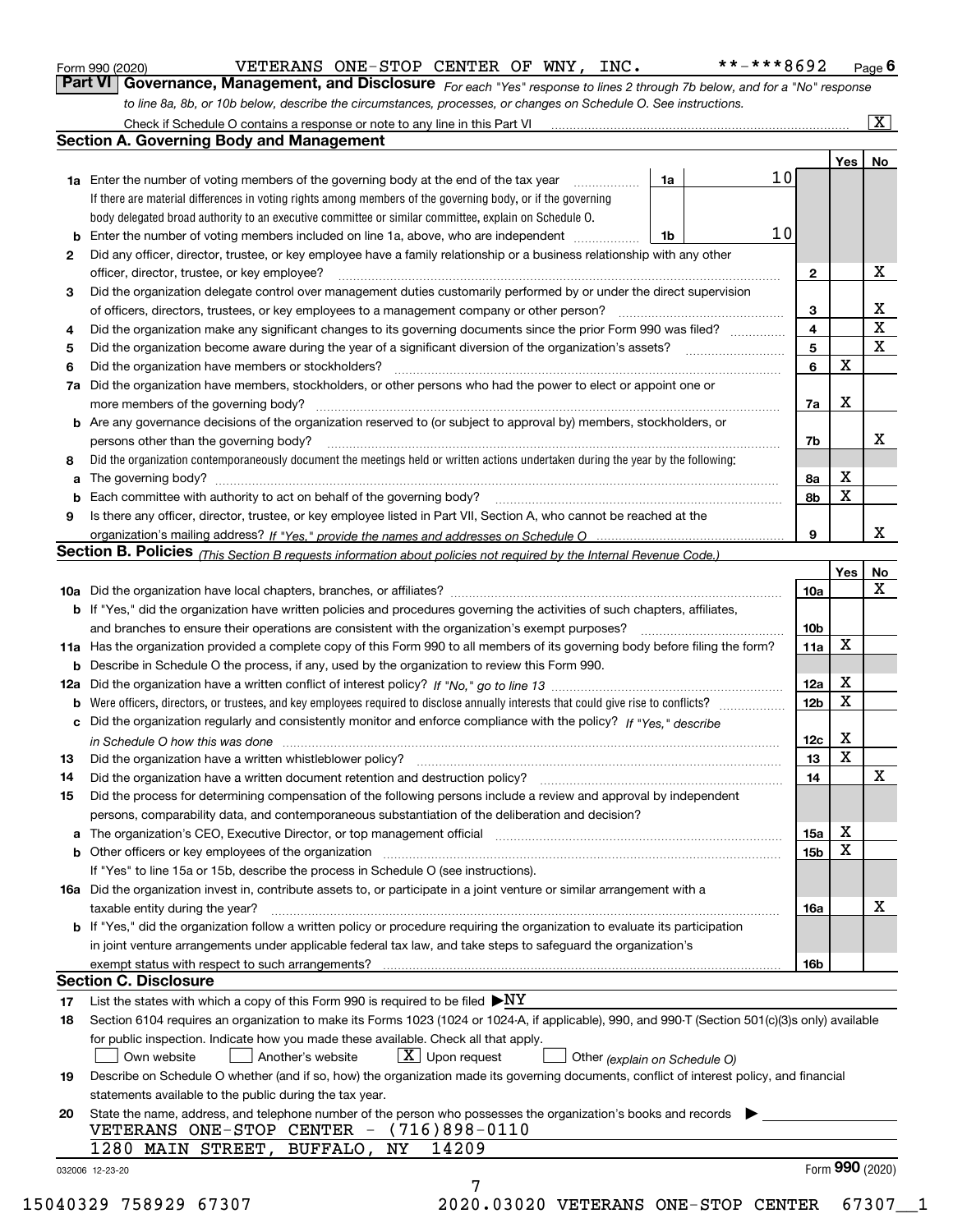$\mathcal{L}^{\text{max}}$ 

| Form 990 (2020) |                                                                                            | VETERANS ONE-STOP CENTER OF WNY, INC. |  |  | **-***8692 | Page <i>I</i> |
|-----------------|--------------------------------------------------------------------------------------------|---------------------------------------|--|--|------------|---------------|
|                 | Part VII Compensation of Officers, Directors, Trustees, Key Employees, Highest Compensated |                                       |  |  |            |               |
|                 | <b>Employees, and Independent Contractors</b>                                              |                                       |  |  |            |               |

Check if Schedule O contains a response or note to any line in this Part VII

**Section A. Officers, Directors, Trustees, Key Employees, and Highest Compensated Employees**

**1a**  Complete this table for all persons required to be listed. Report compensation for the calendar year ending with or within the organization's tax year. **•** List all of the organization's current officers, directors, trustees (whether individuals or organizations), regardless of amount of compensation.

Enter -0- in columns (D), (E), and (F) if no compensation was paid.

 $\bullet$  List all of the organization's  $\,$ current key employees, if any. See instructions for definition of "key employee."

**•** List the organization's five current highest compensated employees (other than an officer, director, trustee, or key employee) who received reportable compensation (Box 5 of Form W-2 and/or Box 7 of Form 1099-MISC) of more than \$100,000 from the organization and any related organizations.

**•** List all of the organization's former officers, key employees, and highest compensated employees who received more than \$100,000 of reportable compensation from the organization and any related organizations.

**former directors or trustees**  ¥ List all of the organization's that received, in the capacity as a former director or trustee of the organization, more than \$10,000 of reportable compensation from the organization and any related organizations.

See instructions for the order in which to list the persons above.

Check this box if neither the organization nor any related organization compensated any current officer, director, or trustee.  $\mathcal{L}^{\text{max}}$ 

| (A)                                   | (B)            | (C)                                     |                                                                  |                         |              |                                  |        | (D)             | (E)             | (F)           |
|---------------------------------------|----------------|-----------------------------------------|------------------------------------------------------------------|-------------------------|--------------|----------------------------------|--------|-----------------|-----------------|---------------|
| Name and title                        | Average        | Position<br>(do not check more than one |                                                                  |                         |              |                                  |        | Reportable      | Reportable      | Estimated     |
|                                       | hours per      |                                         | box, unless person is both an<br>officer and a director/trustee) |                         |              |                                  |        | compensation    | compensation    | amount of     |
|                                       | week           |                                         |                                                                  |                         |              |                                  |        | from            | from related    | other         |
|                                       | (list any      |                                         |                                                                  |                         |              |                                  |        | the             | organizations   | compensation  |
|                                       | hours for      |                                         |                                                                  |                         |              |                                  |        | organization    | (W-2/1099-MISC) | from the      |
|                                       | related        |                                         |                                                                  |                         |              |                                  |        | (W-2/1099-MISC) |                 | organization  |
|                                       | organizations  |                                         |                                                                  |                         |              |                                  |        |                 |                 | and related   |
|                                       | below<br>line) | Individual trustee or director          | Institutional trustee                                            | Officer                 | Key employee | Highest compensated<br> employee | Former |                 |                 | organizations |
| CHUCK MARRA<br>(1)                    | 40.00          |                                         |                                                                  |                         |              |                                  |        |                 |                 |               |
| PRESIDENT & CEO                       |                |                                         |                                                                  | X                       |              |                                  |        | 85,360.         | 0.              | 0.            |
| <b>GUY BERRY</b><br>(2)               | 5.00           |                                         |                                                                  |                         |              |                                  |        |                 |                 |               |
| <b>DIRECTOR</b>                       |                | $\mathbf X$                             |                                                                  |                         |              |                                  |        | 0.              | 0.              | $\mathbf 0$ . |
| MICHAEL BURNS<br>(3)                  | 5.00           |                                         |                                                                  |                         |              |                                  |        |                 |                 |               |
| <b>DIRECTOR</b>                       |                | $\mathbf X$                             |                                                                  |                         |              |                                  |        | $\mathbf 0$ .   | 0.              | $\mathbf 0$ . |
| (4)<br>MAJ. NATHAN NEUMAN             | 5.00           |                                         |                                                                  |                         |              |                                  |        |                 |                 |               |
| <b>DIRECTOR</b>                       |                | $\mathbf X$                             |                                                                  |                         |              |                                  |        | $0$ .           | 0.              | $0_{.}$       |
| (5)<br>CPT. TAMEKIA SLAUGHTER - SMITH | 5.00           |                                         |                                                                  |                         |              |                                  |        |                 |                 |               |
| <b>DIRECTOR</b>                       |                | $\mathbf X$                             |                                                                  |                         |              |                                  |        | $\mathbf 0$ .   | 0.              | $\mathbf 0$ . |
| (6)<br><b>JASON JASKULA</b>           | 5.00           |                                         |                                                                  |                         |              |                                  |        |                 |                 |               |
| <b>DIRECTOR</b>                       |                | $\mathbf X$                             |                                                                  |                         |              |                                  |        | 0.              | 0.              | $\mathbf 0$ . |
| HARRY SCHULTZ<br>(7)                  | 5.00           |                                         |                                                                  |                         |              |                                  |        |                 |                 |               |
| <b>DIRECTOR</b>                       |                | $\mathbf x$                             |                                                                  |                         |              |                                  |        | 0.              | 0.              | $\mathbf 0$ . |
| SCOTT KACZMAREK<br>(8)                | 5.00           |                                         |                                                                  |                         |              |                                  |        |                 |                 |               |
| VICE CHAIRMAN                         |                |                                         |                                                                  | $\overline{\textbf{X}}$ |              |                                  |        | 0.              | 0.              | $\mathbf 0$ . |
| THOMAS LYNCH<br>(9)                   | 5.00           |                                         |                                                                  |                         |              |                                  |        |                 |                 |               |
| TREASURER                             |                |                                         |                                                                  | $\overline{\textbf{X}}$ |              |                                  |        | $0$ .           | 0.              | $\mathbf 0$ . |
| (10) MARGARET BRAUN                   | 5.00           |                                         |                                                                  |                         |              |                                  |        |                 |                 |               |
| <b>SECRETARY</b>                      |                |                                         |                                                                  | X                       |              |                                  |        | 0.              | 0.              | 0.            |
| (11) CHRIS WOPPERER                   | 5.00           |                                         |                                                                  |                         |              |                                  |        |                 |                 |               |
| CHAIRMAN                              |                |                                         |                                                                  | X                       |              |                                  |        | 0.              | 0.              | 0.            |
|                                       |                |                                         |                                                                  |                         |              |                                  |        |                 |                 |               |
|                                       |                |                                         |                                                                  |                         |              |                                  |        |                 |                 |               |
|                                       |                |                                         |                                                                  |                         |              |                                  |        |                 |                 |               |
|                                       |                |                                         |                                                                  |                         |              |                                  |        |                 |                 |               |
|                                       |                |                                         |                                                                  |                         |              |                                  |        |                 |                 |               |
|                                       |                |                                         |                                                                  |                         |              |                                  |        |                 |                 |               |
|                                       |                |                                         |                                                                  |                         |              |                                  |        |                 |                 |               |
|                                       |                |                                         |                                                                  |                         |              |                                  |        |                 |                 |               |
|                                       |                |                                         |                                                                  |                         |              |                                  |        |                 |                 |               |
|                                       |                |                                         |                                                                  |                         |              |                                  |        |                 |                 |               |

8

032007 12-23-20

Form (2020) **990**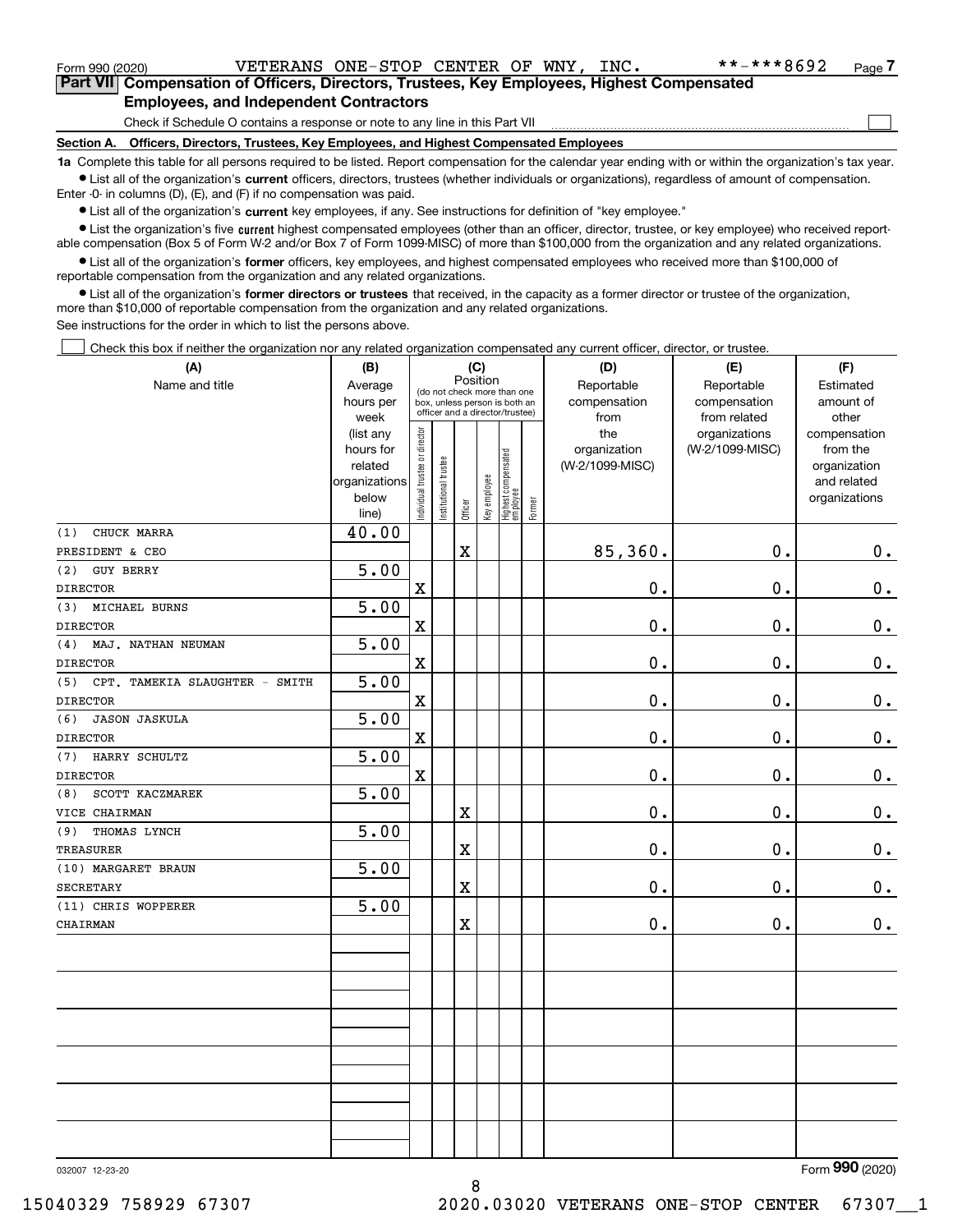|                 | VETERANS ONE-STOP CENTER OF WNY, INC.<br>Form 990 (2020)                                                                                        |                          |                                |                       |          |              |                                         |        |                         | **-***8692      |                  |     |                              | Page 8           |
|-----------------|-------------------------------------------------------------------------------------------------------------------------------------------------|--------------------------|--------------------------------|-----------------------|----------|--------------|-----------------------------------------|--------|-------------------------|-----------------|------------------|-----|------------------------------|------------------|
| <b>Part VII</b> | Section A. Officers, Directors, Trustees, Key Employees, and Highest Compensated Employees (continued)                                          |                          |                                |                       |          |              |                                         |        |                         |                 |                  |     |                              |                  |
|                 | (A)                                                                                                                                             | (B)                      |                                |                       | (C)      |              |                                         |        | (D)                     | (E)             |                  |     | (F)                          |                  |
|                 | Name and title                                                                                                                                  | Average                  |                                |                       | Position |              | (do not check more than one             |        | Reportable              | Reportable      |                  |     | Estimated                    |                  |
|                 |                                                                                                                                                 | hours per                |                                |                       |          |              | box, unless person is both an           |        | compensation            | compensation    |                  |     | amount of                    |                  |
|                 |                                                                                                                                                 | week                     |                                |                       |          |              | officer and a director/trustee)         |        | from                    | from related    |                  |     | other                        |                  |
|                 |                                                                                                                                                 | (list any                |                                |                       |          |              |                                         |        | the                     | organizations   |                  |     | compensation                 |                  |
|                 |                                                                                                                                                 | hours for                |                                |                       |          |              |                                         |        | organization            | (W-2/1099-MISC) |                  |     | from the                     |                  |
|                 |                                                                                                                                                 | related<br>organizations |                                |                       |          |              |                                         |        | (W-2/1099-MISC)         |                 |                  |     | organization                 |                  |
|                 |                                                                                                                                                 | below                    |                                |                       |          |              |                                         |        |                         |                 |                  |     | and related<br>organizations |                  |
|                 |                                                                                                                                                 | line)                    | Individual trustee or director | Institutional trustee | Officer  | Key employee | <br>  Highest compensated<br>  employee | Former |                         |                 |                  |     |                              |                  |
|                 |                                                                                                                                                 |                          |                                |                       |          |              |                                         |        |                         |                 |                  |     |                              |                  |
|                 |                                                                                                                                                 |                          |                                |                       |          |              |                                         |        |                         |                 |                  |     |                              |                  |
|                 |                                                                                                                                                 |                          |                                |                       |          |              |                                         |        |                         |                 |                  |     |                              |                  |
|                 |                                                                                                                                                 |                          |                                |                       |          |              |                                         |        |                         |                 |                  |     |                              |                  |
|                 |                                                                                                                                                 |                          |                                |                       |          |              |                                         |        |                         |                 |                  |     |                              |                  |
|                 |                                                                                                                                                 |                          |                                |                       |          |              |                                         |        |                         |                 |                  |     |                              |                  |
|                 |                                                                                                                                                 |                          |                                |                       |          |              |                                         |        |                         |                 |                  |     |                              |                  |
|                 |                                                                                                                                                 |                          |                                |                       |          |              |                                         |        |                         |                 |                  |     |                              |                  |
|                 |                                                                                                                                                 |                          |                                |                       |          |              |                                         |        |                         |                 |                  |     |                              |                  |
|                 |                                                                                                                                                 |                          |                                |                       |          |              |                                         |        |                         |                 |                  |     |                              |                  |
|                 |                                                                                                                                                 |                          |                                |                       |          |              |                                         |        |                         |                 |                  |     |                              |                  |
|                 |                                                                                                                                                 |                          |                                |                       |          |              |                                         |        |                         |                 |                  |     |                              |                  |
|                 |                                                                                                                                                 |                          |                                |                       |          |              |                                         |        |                         |                 |                  |     |                              |                  |
|                 |                                                                                                                                                 |                          |                                |                       |          |              |                                         |        |                         |                 |                  |     |                              |                  |
|                 |                                                                                                                                                 |                          |                                |                       |          |              |                                         |        |                         |                 |                  |     |                              |                  |
|                 |                                                                                                                                                 |                          |                                |                       |          |              |                                         |        |                         |                 |                  |     |                              |                  |
|                 |                                                                                                                                                 |                          |                                |                       |          |              |                                         |        | 85,360.                 |                 | 0.               |     |                              | 0.               |
|                 | c Total from continuation sheets to Part VII, Section A <b>manual</b> Testion Structure 1                                                       |                          |                                |                       |          |              |                                         |        | 0.                      |                 | $\overline{0}$ . |     |                              | $\overline{0}$ . |
|                 |                                                                                                                                                 |                          |                                |                       |          |              |                                         |        | 85,360.                 |                 | 0.               |     |                              | $\overline{0}$ . |
| $\mathbf{2}$    | Total number of individuals (including but not limited to those listed above) who received more than \$100,000 of reportable                    |                          |                                |                       |          |              |                                         |        |                         |                 |                  |     |                              |                  |
|                 | compensation from the organization $\blacktriangleright$                                                                                        |                          |                                |                       |          |              |                                         |        |                         |                 |                  |     |                              | 0                |
|                 |                                                                                                                                                 |                          |                                |                       |          |              |                                         |        |                         |                 |                  |     | Yes                          | No               |
| 3               | Did the organization list any former officer, director, trustee, key employee, or highest compensated employee on                               |                          |                                |                       |          |              |                                         |        |                         |                 |                  |     |                              |                  |
|                 | line 1a? If "Yes," complete Schedule J for such individual manufactured contained and the 1a? If "Yes," complete Schedule J for such individual |                          |                                |                       |          |              |                                         |        |                         |                 |                  | З   |                              | х                |
|                 | For any individual listed on line 1a, is the sum of reportable compensation and other compensation from the organization                        |                          |                                |                       |          |              |                                         |        |                         |                 |                  |     |                              |                  |
|                 |                                                                                                                                                 |                          |                                |                       |          |              |                                         |        |                         |                 |                  | 4   |                              | х                |
| 5               | Did any person listed on line 1a receive or accrue compensation from any unrelated organization or individual for services                      |                          |                                |                       |          |              |                                         |        |                         |                 |                  |     |                              |                  |
|                 |                                                                                                                                                 |                          |                                |                       |          |              |                                         |        |                         |                 |                  | 5   |                              | х                |
|                 | <b>Section B. Independent Contractors</b>                                                                                                       |                          |                                |                       |          |              |                                         |        |                         |                 |                  |     |                              |                  |
| 1               | Complete this table for your five highest compensated independent contractors that received more than \$100,000 of compensation from            |                          |                                |                       |          |              |                                         |        |                         |                 |                  |     |                              |                  |
|                 | the organization. Report compensation for the calendar year ending with or within the organization's tax year.                                  |                          |                                |                       |          |              |                                         |        |                         |                 |                  |     |                              |                  |
|                 | (A)                                                                                                                                             |                          |                                |                       |          |              |                                         |        | (B)                     |                 |                  | (C) |                              |                  |
|                 | Name and business address                                                                                                                       |                          |                                | <b>NONE</b>           |          |              |                                         |        | Description of services |                 |                  |     | Compensation                 |                  |
|                 |                                                                                                                                                 |                          |                                |                       |          |              |                                         |        |                         |                 |                  |     |                              |                  |
|                 |                                                                                                                                                 |                          |                                |                       |          |              |                                         |        |                         |                 |                  |     |                              |                  |
|                 |                                                                                                                                                 |                          |                                |                       |          |              |                                         |        |                         |                 |                  |     |                              |                  |
|                 |                                                                                                                                                 |                          |                                |                       |          |              |                                         |        |                         |                 |                  |     |                              |                  |
|                 |                                                                                                                                                 |                          |                                |                       |          |              |                                         |        |                         |                 |                  |     |                              |                  |
|                 |                                                                                                                                                 |                          |                                |                       |          |              |                                         |        |                         |                 |                  |     |                              |                  |
|                 |                                                                                                                                                 |                          |                                |                       |          |              |                                         |        |                         |                 |                  |     |                              |                  |
|                 |                                                                                                                                                 |                          |                                |                       |          |              |                                         |        |                         |                 |                  |     |                              |                  |
| 2               | Total number of independent contractors (including but not limited to those listed above) who received more than                                |                          |                                |                       |          |              |                                         |        |                         |                 |                  |     |                              |                  |
|                 | \$100,000 of compensation from the organization                                                                                                 |                          |                                |                       |          | 0            |                                         |        |                         |                 |                  |     |                              |                  |
|                 |                                                                                                                                                 |                          |                                |                       |          |              |                                         |        |                         |                 |                  |     | Form 990 (2020)              |                  |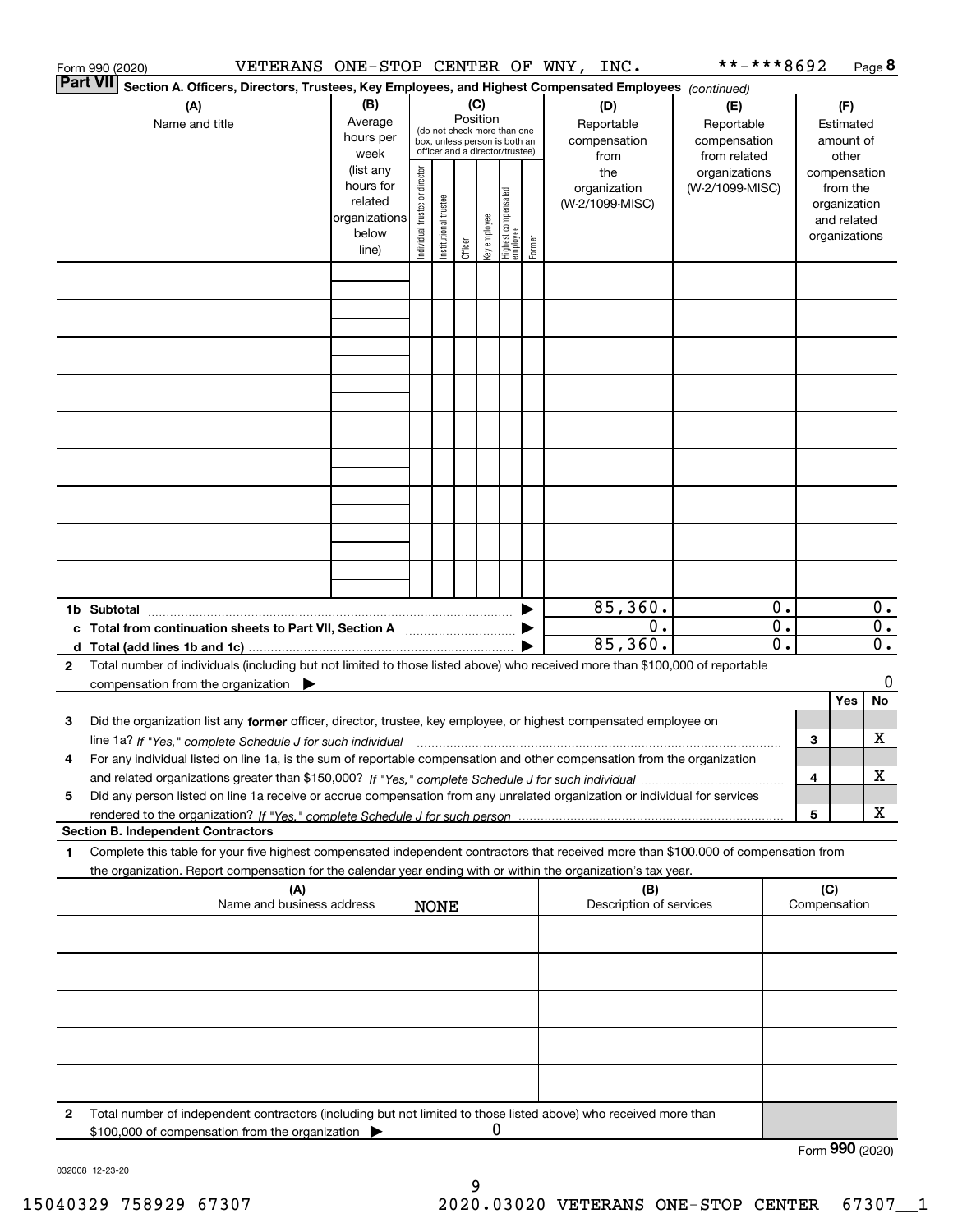|                                                           |                      |   | VETERANS ONE-STOP CENTER OF WNY, INC.<br>Form 990 (2020)                                                               |                      |                                  |                                              | **-***8692                                      | Page 9                                                          |
|-----------------------------------------------------------|----------------------|---|------------------------------------------------------------------------------------------------------------------------|----------------------|----------------------------------|----------------------------------------------|-------------------------------------------------|-----------------------------------------------------------------|
|                                                           | <b>Part VIII</b>     |   | <b>Statement of Revenue</b>                                                                                            |                      |                                  |                                              |                                                 |                                                                 |
|                                                           |                      |   | Check if Schedule O contains a response or note to any line in this Part VIII                                          |                      |                                  |                                              |                                                 |                                                                 |
|                                                           |                      |   |                                                                                                                        |                      | (A)<br>Total revenue             | (B)<br>Related or exempt<br>function revenue | $\overline{C}$<br>Unrelated<br>business revenue | (D)<br>Revenue excluded<br>from tax under<br>sections 512 - 514 |
|                                                           |                      |   | 1a<br>1 a Federated campaigns                                                                                          |                      |                                  |                                              |                                                 |                                                                 |
| Contributions, Gifts, Grants<br>and Other Similar Amounts |                      |   | 1 <sub>b</sub><br><b>b</b> Membership dues                                                                             |                      |                                  |                                              |                                                 |                                                                 |
|                                                           |                      |   | 1 <sub>c</sub><br>c Fundraising events                                                                                 |                      |                                  |                                              |                                                 |                                                                 |
|                                                           |                      |   | 1 <sub>d</sub><br>d Related organizations                                                                              |                      |                                  |                                              |                                                 |                                                                 |
|                                                           |                      |   | 1e<br>e Government grants (contributions)                                                                              |                      |                                  |                                              |                                                 |                                                                 |
|                                                           |                      |   | f All other contributions, gifts, grants, and                                                                          |                      |                                  |                                              |                                                 |                                                                 |
|                                                           |                      |   | similar amounts not included above<br>1f                                                                               | 429,214.             |                                  |                                              |                                                 |                                                                 |
|                                                           |                      |   | $1g$ \$<br>g Noncash contributions included in lines 1a-1f                                                             |                      |                                  |                                              |                                                 |                                                                 |
|                                                           |                      |   |                                                                                                                        |                      | 429, 214.                        |                                              |                                                 |                                                                 |
|                                                           | <b>Business Code</b> |   |                                                                                                                        |                      |                                  |                                              |                                                 |                                                                 |
|                                                           |                      |   | 2 a VETERANS EMPOWERMENT                                                                                               | 812900               | 701,522.                         | 701,522.                                     |                                                 |                                                                 |
|                                                           |                      | b | <u> 1989 - Johann Stoff, fransk politik (d. 1989)</u>                                                                  |                      |                                  |                                              |                                                 |                                                                 |
|                                                           |                      | c | <u> 1980 - Jan Barbara (j. 1980)</u>                                                                                   |                      |                                  |                                              |                                                 |                                                                 |
|                                                           |                      | d | <u> 1980 - Jan Sterling and Sterling and Sterling and Sterling and Sterling and Sterling and Sterling and Sterling</u> |                      |                                  |                                              |                                                 |                                                                 |
| Program Service<br>Revenue                                |                      | е |                                                                                                                        |                      |                                  |                                              |                                                 |                                                                 |
|                                                           |                      | f |                                                                                                                        |                      |                                  |                                              |                                                 |                                                                 |
|                                                           |                      | a |                                                                                                                        |                      | 701,522.                         |                                              |                                                 |                                                                 |
|                                                           | 3                    |   | Investment income (including dividends, interest, and                                                                  |                      |                                  |                                              |                                                 |                                                                 |
|                                                           |                      |   |                                                                                                                        | ▶                    |                                  |                                              |                                                 |                                                                 |
|                                                           | 4<br>5               |   | Income from investment of tax-exempt bond proceeds                                                                     |                      |                                  |                                              |                                                 |                                                                 |
|                                                           |                      |   | (i) Real                                                                                                               | (ii) Personal        |                                  |                                              |                                                 |                                                                 |
|                                                           |                      |   | 6 a Gross rents<br>6а                                                                                                  |                      |                                  |                                              |                                                 |                                                                 |
|                                                           |                      |   | 6b<br><b>b</b> Less: rental expenses                                                                                   |                      |                                  |                                              |                                                 |                                                                 |
|                                                           |                      |   | 6c<br>c Rental income or (loss)                                                                                        |                      |                                  |                                              |                                                 |                                                                 |
|                                                           |                      |   | d Net rental income or (loss)                                                                                          |                      |                                  |                                              |                                                 |                                                                 |
|                                                           |                      |   | (i) Securities<br>7 a Gross amount from sales of                                                                       | (ii) Other           |                                  |                                              |                                                 |                                                                 |
|                                                           |                      |   | assets other than inventory<br>7a                                                                                      |                      |                                  |                                              |                                                 |                                                                 |
|                                                           |                      |   | <b>b</b> Less: cost or other basis                                                                                     |                      |                                  |                                              |                                                 |                                                                 |
|                                                           |                      |   | and sales expenses<br>7b                                                                                               |                      |                                  |                                              |                                                 |                                                                 |
| venue                                                     |                      |   | 7c<br><b>c</b> Gain or (loss) $\ldots$                                                                                 |                      |                                  |                                              |                                                 |                                                                 |
|                                                           |                      |   |                                                                                                                        |                      |                                  |                                              |                                                 |                                                                 |
| Other Re                                                  |                      |   | 8 a Gross income from fundraising events (not                                                                          |                      |                                  |                                              |                                                 |                                                                 |
|                                                           |                      |   |                                                                                                                        |                      |                                  |                                              |                                                 |                                                                 |
|                                                           |                      |   | contributions reported on line 1c). See                                                                                |                      |                                  |                                              |                                                 |                                                                 |
|                                                           |                      |   | l 8a l                                                                                                                 |                      |                                  |                                              |                                                 |                                                                 |
|                                                           |                      |   | 8b                                                                                                                     |                      |                                  |                                              |                                                 |                                                                 |
|                                                           |                      |   | c Net income or (loss) from fundraising events                                                                         |                      |                                  |                                              |                                                 |                                                                 |
|                                                           |                      |   | 9 a Gross income from gaming activities. See                                                                           |                      |                                  |                                              |                                                 |                                                                 |
|                                                           |                      |   | 9a<br> 9b <br><b>b</b> Less: direct expenses <b>manually contained</b>                                                 |                      |                                  |                                              |                                                 |                                                                 |
|                                                           |                      |   | c Net income or (loss) from gaming activities                                                                          |                      |                                  |                                              |                                                 |                                                                 |
|                                                           |                      |   | 10 a Gross sales of inventory, less returns                                                                            |                      |                                  |                                              |                                                 |                                                                 |
|                                                           |                      |   | 10a                                                                                                                    |                      |                                  |                                              |                                                 |                                                                 |
|                                                           |                      |   | 10 <sub>b</sub>                                                                                                        |                      |                                  |                                              |                                                 |                                                                 |
|                                                           |                      |   | c Net income or (loss) from sales of inventory                                                                         |                      |                                  |                                              |                                                 |                                                                 |
|                                                           |                      |   |                                                                                                                        | <b>Business Code</b> |                                  |                                              |                                                 |                                                                 |
|                                                           |                      |   | 11 a PPP LOAN FORGIVENESS                                                                                              | 900099               | 139,754.                         |                                              |                                                 | 139,754.                                                        |
|                                                           |                      | b |                                                                                                                        |                      |                                  |                                              |                                                 |                                                                 |
|                                                           |                      | c |                                                                                                                        |                      |                                  |                                              |                                                 |                                                                 |
| Miscellaneous<br>Revenue                                  |                      |   |                                                                                                                        |                      |                                  |                                              |                                                 |                                                                 |
|                                                           |                      |   |                                                                                                                        | ▶                    | 139,754.                         |                                              |                                                 |                                                                 |
|                                                           | 12                   |   |                                                                                                                        |                      | $\blacktriangleright$ 1,270,490. | 701,522.                                     | $0$ .                                           | 139,754.                                                        |
| 032009 12-23-20                                           |                      |   |                                                                                                                        |                      |                                  |                                              |                                                 | Form 990 (2020)                                                 |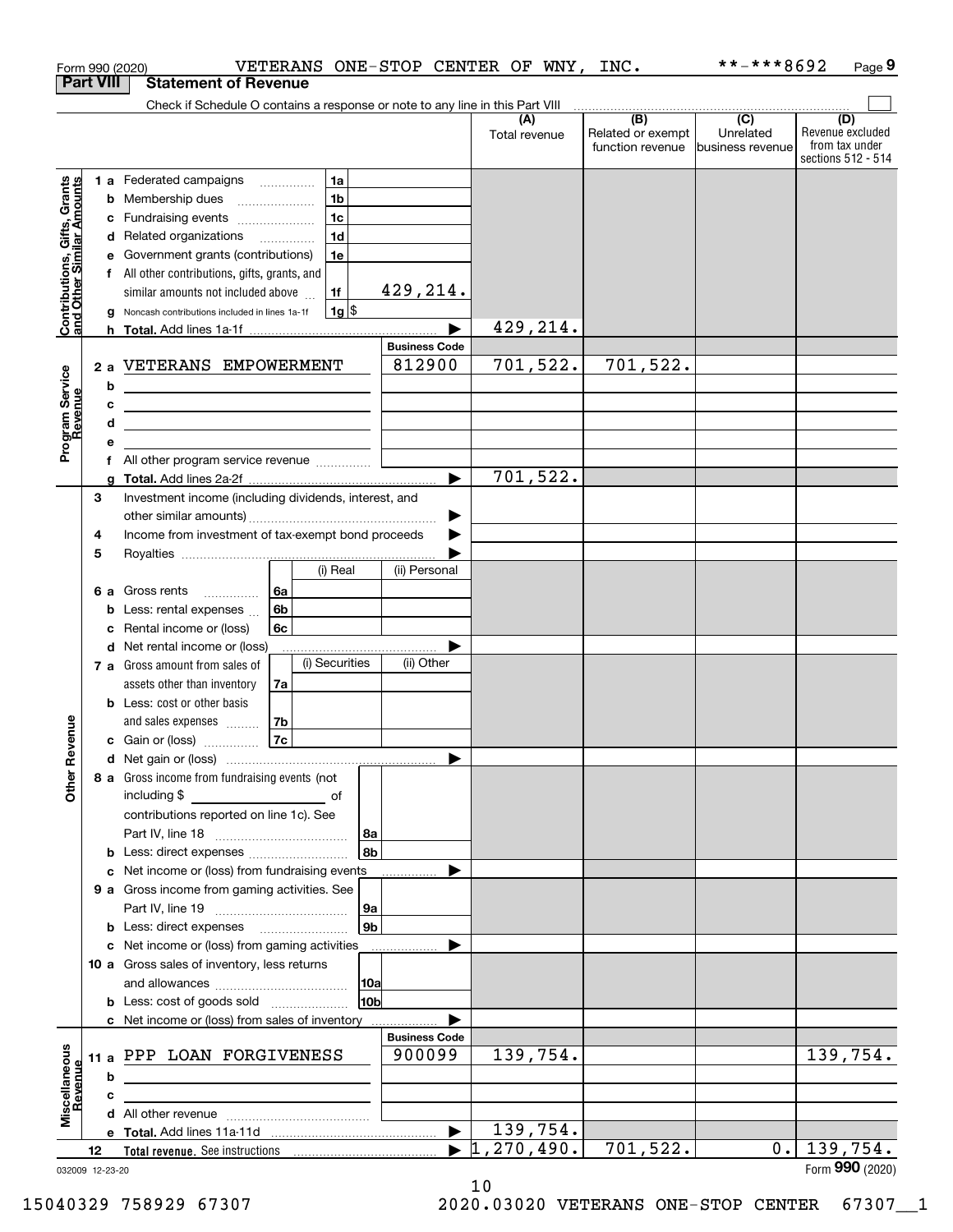|  | Form 990 (2020) |
|--|-----------------|
|  |                 |

Form 990 (2020) VETERANS ONE-STOP CENTER OF WNY , INC \*\*-\*\*\*8692 <sub>Page</sub> **Part IX Statement of Functional Expenses**

|              | Section 501(c)(3) and 501(c)(4) organizations must complete all columns. All other organizations must complete column (A).                                                                                 |                       |                                    |                                                      |                                |
|--------------|------------------------------------------------------------------------------------------------------------------------------------------------------------------------------------------------------------|-----------------------|------------------------------------|------------------------------------------------------|--------------------------------|
|              | Check if Schedule O contains a response or note to any line in this Part IX                                                                                                                                |                       |                                    |                                                      |                                |
|              | Do not include amounts reported on lines 6b,<br>7b, 8b, 9b, and 10b of Part VIII.                                                                                                                          | (A)<br>Total expenses | (B)<br>Program service<br>expenses | $\overline{C}$<br>Management and<br>general expenses | (D)<br>Fundraising<br>expenses |
| 1.           | Grants and other assistance to domestic organizations                                                                                                                                                      |                       |                                    |                                                      |                                |
|              | and domestic governments. See Part IV, line 21                                                                                                                                                             |                       |                                    |                                                      |                                |
| $\mathbf{2}$ | Grants and other assistance to domestic                                                                                                                                                                    |                       |                                    |                                                      |                                |
|              | individuals. See Part IV, line 22                                                                                                                                                                          |                       |                                    |                                                      |                                |
| 3            | Grants and other assistance to foreign                                                                                                                                                                     |                       |                                    |                                                      |                                |
|              | organizations, foreign governments, and foreign                                                                                                                                                            |                       |                                    |                                                      |                                |
|              | individuals. See Part IV, lines 15 and 16                                                                                                                                                                  |                       |                                    |                                                      |                                |
| 4            | Benefits paid to or for members                                                                                                                                                                            |                       |                                    |                                                      |                                |
| 5            | Compensation of current officers, directors,                                                                                                                                                               |                       |                                    |                                                      |                                |
|              |                                                                                                                                                                                                            |                       |                                    |                                                      |                                |
| 6            | Compensation not included above to disqualified                                                                                                                                                            |                       |                                    |                                                      |                                |
|              | persons (as defined under section 4958(f)(1)) and                                                                                                                                                          |                       |                                    |                                                      |                                |
|              | persons described in section 4958(c)(3)(B)                                                                                                                                                                 |                       |                                    |                                                      |                                |
| 7            |                                                                                                                                                                                                            | 553, 142.             | 475,702.                           | 77,440.                                              |                                |
| 8            | Pension plan accruals and contributions (include                                                                                                                                                           |                       |                                    |                                                      |                                |
|              | section 401(k) and 403(b) employer contributions)                                                                                                                                                          |                       |                                    |                                                      |                                |
| 9            |                                                                                                                                                                                                            |                       |                                    |                                                      |                                |
| 10           |                                                                                                                                                                                                            | 114,039.              | 98,074.                            | 15,965.                                              |                                |
| 11           | Fees for services (nonemployees):                                                                                                                                                                          |                       |                                    |                                                      |                                |
| а            |                                                                                                                                                                                                            | 32,850.               |                                    | 32,850.                                              |                                |
| b            |                                                                                                                                                                                                            |                       |                                    |                                                      |                                |
| c            |                                                                                                                                                                                                            |                       |                                    |                                                      |                                |
| d            |                                                                                                                                                                                                            |                       |                                    |                                                      |                                |
| е            | Professional fundraising services. See Part IV, line 17                                                                                                                                                    |                       |                                    |                                                      |                                |
| f            | Investment management fees                                                                                                                                                                                 |                       |                                    |                                                      |                                |
| g            | Other. (If line 11g amount exceeds 10% of line 25,                                                                                                                                                         |                       |                                    |                                                      |                                |
|              | column (A) amount, list line 11g expenses on Sch O.)                                                                                                                                                       | 69,717.               | 69,717.                            |                                                      |                                |
| 12           |                                                                                                                                                                                                            | 22,805.               | 22,805.                            |                                                      |                                |
| 13           |                                                                                                                                                                                                            | 3,589.                | 3,374.                             | $\overline{2}15.$                                    |                                |
| 14           |                                                                                                                                                                                                            | 61, 238.              | 57,564.                            | 3,674.                                               |                                |
| 15           |                                                                                                                                                                                                            |                       |                                    |                                                      |                                |
| 16           |                                                                                                                                                                                                            | 66,404.               | 62,420.                            | 3,984.                                               |                                |
| 17           |                                                                                                                                                                                                            | 8,931.                | 8,752.                             | 179.                                                 |                                |
|              | Payments of travel or entertainment expenses                                                                                                                                                               |                       |                                    |                                                      |                                |
|              | for any federal, state, or local public officials                                                                                                                                                          |                       |                                    |                                                      |                                |
| 19           | Conferences, conventions, and meetings                                                                                                                                                                     |                       |                                    |                                                      |                                |
| 20           | Interest                                                                                                                                                                                                   |                       |                                    |                                                      |                                |
| 21           |                                                                                                                                                                                                            |                       |                                    |                                                      |                                |
| 22           | Depreciation, depletion, and amortization                                                                                                                                                                  | 11,804.               | 11,096.                            | 708.                                                 |                                |
| 23           | Insurance                                                                                                                                                                                                  | 23,554.               | 22,141.                            | 1,413.                                               |                                |
| 24           | Other expenses. Itemize expenses not covered<br>above (List miscellaneous expenses on line 24e. If<br>line 24e amount exceeds 10% of line 25, column (A)<br>amount, list line 24e expenses on Schedule O.) |                       |                                    |                                                      |                                |
|              | a MISCELLANEOUS                                                                                                                                                                                            | 262,415.              | 246,670.                           | 15,745.                                              |                                |
| b            | FUNDRAISING                                                                                                                                                                                                | 3,410.                |                                    |                                                      | 3,410.                         |
| с            |                                                                                                                                                                                                            |                       |                                    |                                                      |                                |
| d            |                                                                                                                                                                                                            |                       |                                    |                                                      |                                |
|              | e All other expenses                                                                                                                                                                                       |                       |                                    |                                                      |                                |
| 25           | Total functional expenses. Add lines 1 through 24e                                                                                                                                                         | 1,233,898.            | 1,078,315.                         | 152, 173.                                            | 3,410.                         |
| 26           | Joint costs. Complete this line only if the organization                                                                                                                                                   |                       |                                    |                                                      |                                |
|              | reported in column (B) joint costs from a combined                                                                                                                                                         |                       |                                    |                                                      |                                |
|              | educational campaign and fundraising solicitation.                                                                                                                                                         |                       |                                    |                                                      |                                |
|              | Check here         if following SOP 98-2 (ASC 958-720)                                                                                                                                                     |                       |                                    |                                                      |                                |

032010 12-23-20

15040329 758929 67307 2020.03020 VETERANS ONE-STOP CENTER 67307\_\_1

Form (2020) **990**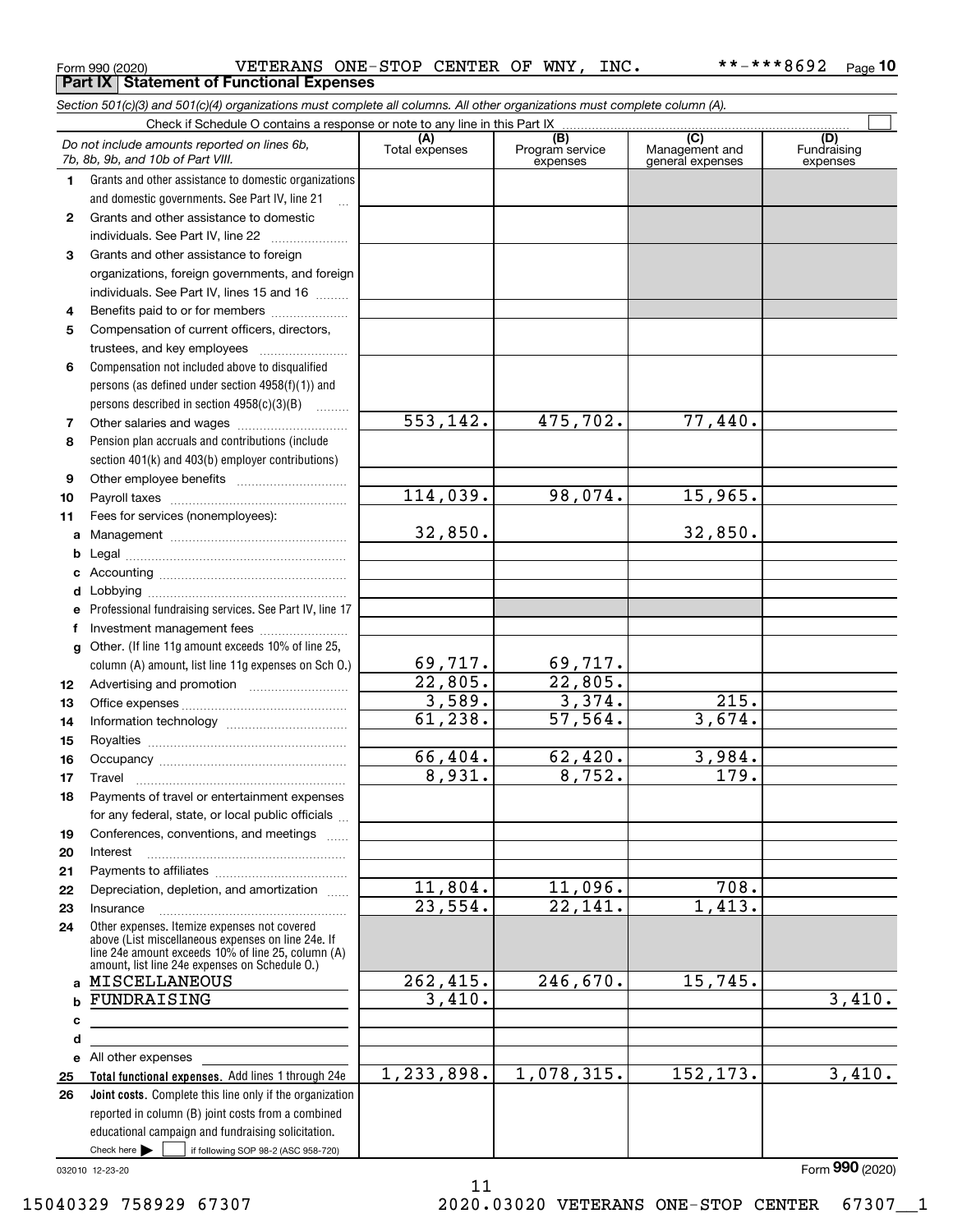**Part X Balance Sheet**

Form 990 (2020) VETERANS ONE-STOP CENTER OF WNY , INC \*\*-\*\*\*8692 <sub>Page</sub>

**11**

|                             |    |                                                                                                                                                                                                                                |           |                       | (A)<br>Beginning of year |                  | (B)<br>End of year |
|-----------------------------|----|--------------------------------------------------------------------------------------------------------------------------------------------------------------------------------------------------------------------------------|-----------|-----------------------|--------------------------|------------------|--------------------|
|                             | 1  |                                                                                                                                                                                                                                |           |                       | 45,941.                  | $\blacksquare$   | 258,709.           |
|                             | 2  |                                                                                                                                                                                                                                |           |                       | $\mathbf{2}$             |                  |                    |
|                             | 3  |                                                                                                                                                                                                                                |           | 213,790.              | $\mathbf{3}$             | 197,946.         |                    |
|                             | 4  |                                                                                                                                                                                                                                |           |                       | 4                        |                  |                    |
|                             | 5  | Loans and other receivables from any current or former officer, director,                                                                                                                                                      |           |                       |                          |                  |                    |
|                             |    | trustee, key employee, creator or founder, substantial contributor, or 35%                                                                                                                                                     |           |                       |                          |                  |                    |
|                             |    | controlled entity or family member of any of these persons                                                                                                                                                                     |           | 5                     |                          |                  |                    |
|                             | 6  | Loans and other receivables from other disqualified persons (as defined                                                                                                                                                        |           |                       |                          |                  |                    |
|                             |    | under section $4958(f)(1)$ , and persons described in section $4958(c)(3)(B)$                                                                                                                                                  |           | 6                     |                          |                  |                    |
|                             | 7  |                                                                                                                                                                                                                                |           | $\overline{7}$        |                          |                  |                    |
| Assets                      | 8  |                                                                                                                                                                                                                                |           |                       |                          | 8                |                    |
|                             | 9  | Prepaid expenses and deferred charges                                                                                                                                                                                          |           |                       | 4,541.                   | $\boldsymbol{9}$ | 10,329.            |
|                             |    | 10a Land, buildings, and equipment: cost or other                                                                                                                                                                              |           |                       |                          |                  |                    |
|                             |    | basis. Complete Part VI of Schedule D  10a                                                                                                                                                                                     |           | <u>61,725.</u>        |                          |                  |                    |
|                             |    | <b>b</b> Less: accumulated depreciation                                                                                                                                                                                        |           | $\overline{47,390}$ . | 26, 138.                 | 10 <sub>c</sub>  | 14,335.            |
|                             | 11 |                                                                                                                                                                                                                                |           | 11                    |                          |                  |                    |
|                             | 12 |                                                                                                                                                                                                                                |           | 12                    |                          |                  |                    |
|                             | 13 |                                                                                                                                                                                                                                |           | 13                    |                          |                  |                    |
|                             | 14 |                                                                                                                                                                                                                                |           | 14                    |                          |                  |                    |
|                             | 15 |                                                                                                                                                                                                                                |           |                       | 15                       |                  |                    |
|                             | 16 |                                                                                                                                                                                                                                |           |                       | 290,410.                 | 16               | 481,319.           |
|                             | 17 |                                                                                                                                                                                                                                |           |                       | 83,723.                  | 17               | 58,040.            |
|                             | 18 |                                                                                                                                                                                                                                |           |                       | 18                       |                  |                    |
|                             | 19 | Deferred revenue manual contracts and contracts are all the manual contracts and contracts are contracted and contracts are contracted and contract are contracted and contract are contracted and contract are contracted and |           | 19                    |                          |                  |                    |
|                             | 20 |                                                                                                                                                                                                                                |           |                       |                          | 20               |                    |
|                             | 21 | Escrow or custodial account liability. Complete Part IV of Schedule D                                                                                                                                                          |           |                       |                          | 21               |                    |
|                             | 22 | Loans and other payables to any current or former officer, director,                                                                                                                                                           |           |                       |                          |                  |                    |
| Liabilities                 |    | trustee, key employee, creator or founder, substantial contributor, or 35%                                                                                                                                                     |           |                       |                          |                  |                    |
|                             |    | controlled entity or family member of any of these persons                                                                                                                                                                     |           |                       |                          | 22               |                    |
|                             | 23 |                                                                                                                                                                                                                                |           |                       |                          | 23               |                    |
|                             | 24 |                                                                                                                                                                                                                                |           |                       |                          | 24               |                    |
|                             | 25 | Other liabilities (including federal income tax, payables to related third                                                                                                                                                     |           |                       |                          |                  |                    |
|                             |    | parties, and other liabilities not included on lines 17-24). Complete Part X                                                                                                                                                   |           |                       |                          |                  |                    |
|                             |    | of Schedule D                                                                                                                                                                                                                  |           |                       | 0.1                      | 25               | 180,000.           |
|                             | 26 | Total liabilities. Add lines 17 through 25                                                                                                                                                                                     |           |                       | 83, 723.                 | 26               | 238,040.           |
|                             |    | Organizations that follow FASB ASC 958, check here $\blacktriangleright \lfloor X \rfloor$                                                                                                                                     |           |                       |                          |                  |                    |
|                             |    | and complete lines 27, 28, 32, and 33.                                                                                                                                                                                         |           |                       |                          |                  |                    |
|                             | 27 |                                                                                                                                                                                                                                |           |                       | 206,687.                 | 27               | 243,279.           |
|                             | 28 |                                                                                                                                                                                                                                |           |                       |                          | 28               |                    |
|                             |    | Organizations that do not follow FASB ASC 958, check here ▶ [                                                                                                                                                                  |           |                       |                          |                  |                    |
| Net Assets or Fund Balances |    | and complete lines 29 through 33.                                                                                                                                                                                              |           |                       |                          |                  |                    |
|                             | 29 |                                                                                                                                                                                                                                |           |                       |                          | 29               |                    |
|                             | 30 | Paid-in or capital surplus, or land, building, or equipment fund                                                                                                                                                               |           |                       |                          | 30               |                    |
|                             | 31 | Retained earnings, endowment, accumulated income, or other funds                                                                                                                                                               |           |                       |                          | 31               |                    |
|                             | 32 |                                                                                                                                                                                                                                |           |                       | 206,687.                 | 32               | 243,279.           |
|                             | 33 |                                                                                                                                                                                                                                | 290, 410. | 33                    | 481, 319.                |                  |                    |

Form (2020) **990**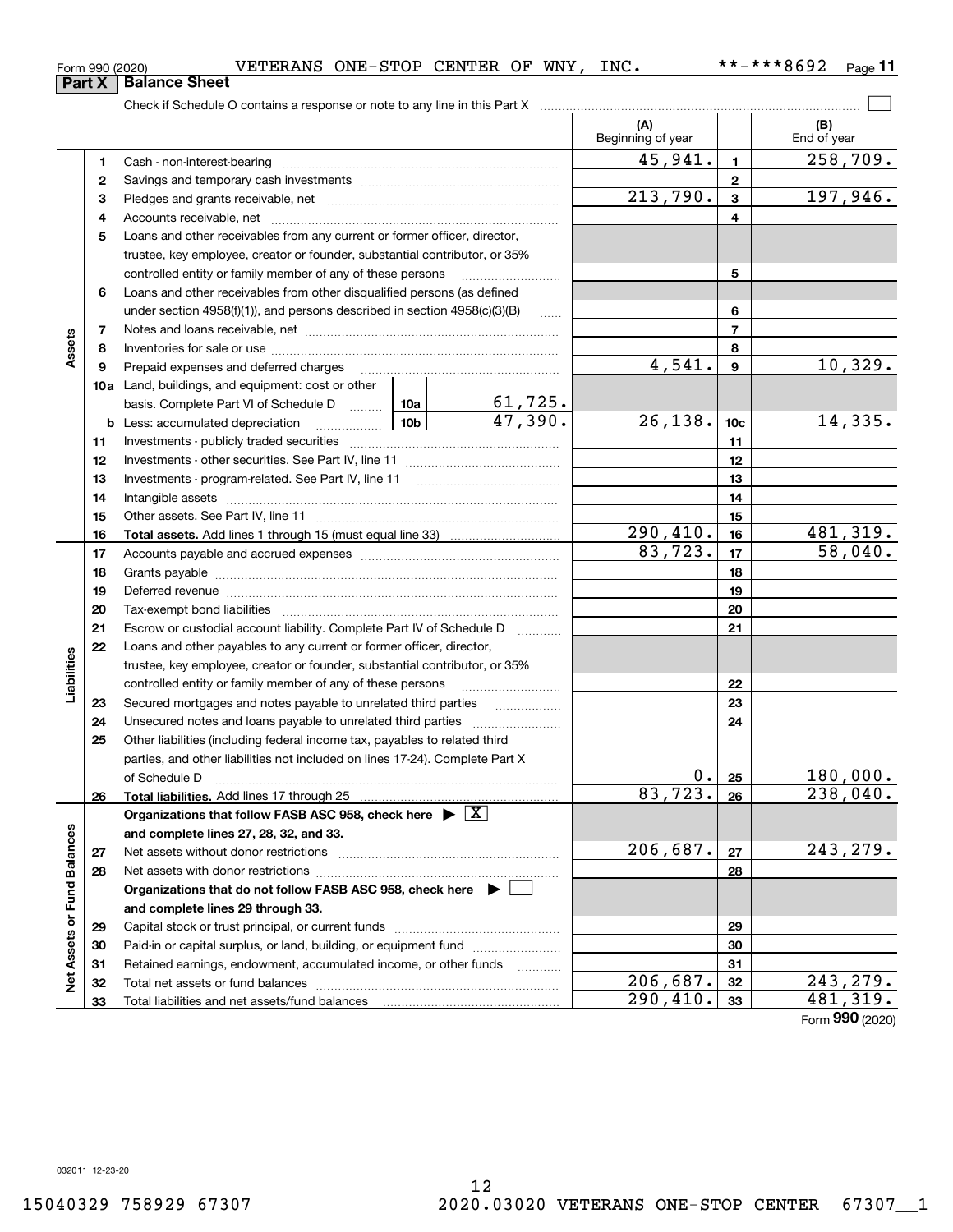|    | VETERANS ONE-STOP CENTER OF WNY, INC.<br>Form 990 (2020)                                                                                                                                                                       | **-***8692              |                | Page 12  |                       |
|----|--------------------------------------------------------------------------------------------------------------------------------------------------------------------------------------------------------------------------------|-------------------------|----------------|----------|-----------------------|
|    | <b>Reconciliation of Net Assets</b><br>Part XI                                                                                                                                                                                 |                         |                |          |                       |
|    |                                                                                                                                                                                                                                |                         |                |          |                       |
|    |                                                                                                                                                                                                                                |                         |                |          |                       |
| 1  |                                                                                                                                                                                                                                | 1.                      | 1,270,490.     |          |                       |
| 2  |                                                                                                                                                                                                                                | $\mathbf{2}$            | 1, 233, 898.   |          |                       |
| 3  | Revenue less expenses. Subtract line 2 from line 1                                                                                                                                                                             | $\overline{\mathbf{3}}$ |                | 36,592.  |                       |
| 4  |                                                                                                                                                                                                                                | $\overline{4}$          |                | 206,687. |                       |
| 5  |                                                                                                                                                                                                                                | 5                       |                |          |                       |
| 6  | Donated services and use of facilities [111] matter contracts and the service of facilities [11] matter contracts and use of facilities [11] matter contracts and the service of facilities [11] matter contracts and the serv | 6                       |                |          |                       |
| 7  |                                                                                                                                                                                                                                | $\overline{7}$          |                |          |                       |
| 8  | Prior period adjustments                                                                                                                                                                                                       | 8                       |                |          |                       |
| 9  | Other changes in net assets or fund balances (explain on Schedule O)                                                                                                                                                           | 9                       |                |          | 0.                    |
| 10 | Net assets or fund balances at end of year. Combine lines 3 through 9 (must equal Part X, line 32,                                                                                                                             |                         |                |          |                       |
|    |                                                                                                                                                                                                                                | 10                      |                | 243,279. |                       |
|    | Part XII Financial Statements and Reporting                                                                                                                                                                                    |                         |                |          |                       |
|    |                                                                                                                                                                                                                                |                         |                |          | $\overline{\text{X}}$ |
|    |                                                                                                                                                                                                                                |                         |                | Yes      | <b>No</b>             |
| 1  | $\boxed{\mathbf{X}}$ Accrual<br>Accounting method used to prepare the Form 990: <u>I</u> Cash<br>Other                                                                                                                         |                         |                |          |                       |
|    | If the organization changed its method of accounting from a prior year or checked "Other," explain in Schedule O.                                                                                                              |                         |                |          |                       |
|    | 2a Were the organization's financial statements compiled or reviewed by an independent accountant?                                                                                                                             |                         | 2a             |          | x                     |
|    | If "Yes," check a box below to indicate whether the financial statements for the year were compiled or reviewed on a                                                                                                           |                         |                |          |                       |
|    | separate basis, consolidated basis, or both:                                                                                                                                                                                   |                         |                |          |                       |
|    | Separate basis<br>Consolidated basis<br>Both consolidated and separate basis                                                                                                                                                   |                         |                |          |                       |
|    | <b>b</b> Were the organization's financial statements audited by an independent accountant?                                                                                                                                    |                         | 2 <sub>b</sub> | X        |                       |
|    | If "Yes," check a box below to indicate whether the financial statements for the year were audited on a separate basis,                                                                                                        |                         |                |          |                       |
|    | consolidated basis, or both:                                                                                                                                                                                                   |                         |                |          |                       |
|    | $\mid$ $\rm X\mid$ Separate basis<br>Consolidated basis<br>Both consolidated and separate basis                                                                                                                                |                         |                |          |                       |
|    | c If "Yes" to line 2a or 2b, does the organization have a committee that assumes responsibility for oversight of the audit,                                                                                                    |                         |                |          |                       |
|    |                                                                                                                                                                                                                                |                         | 2c             | х        |                       |
|    | If the organization changed either its oversight process or selection process during the tax year, explain on Schedule O.                                                                                                      |                         |                |          |                       |
|    | 3a As a result of a federal award, was the organization required to undergo an audit or audits as set forth in the Single Audit                                                                                                |                         |                |          |                       |
|    |                                                                                                                                                                                                                                |                         | За             |          | X                     |
|    | b If "Yes," did the organization undergo the required audit or audits? If the organization did not undergo the required audit                                                                                                  |                         |                |          |                       |
|    | or audits, explain why on Schedule O and describe any steps taken to undergo such audits [11] outcommunically contained and the analytic or audits [11] or audits [11] or audits [11] or audits [11] or audits [11] or audits  |                         | 3b             |          |                       |

Form (2020) **990**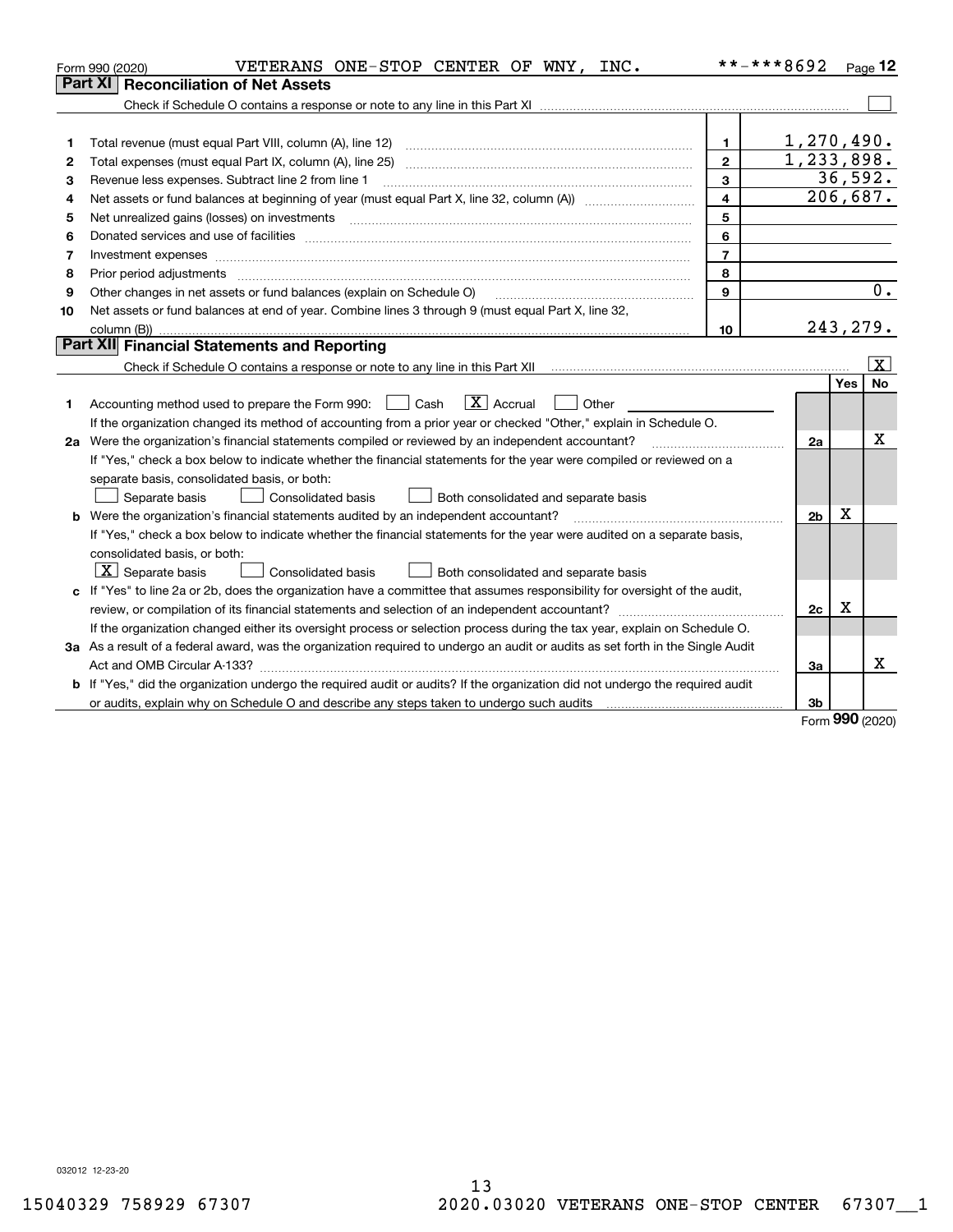| <b>SCHEDULE A</b> |
|-------------------|
|-------------------|

Department of the Treasury

**(Form 990 or 990-EZ)**

## **Public Charity Status and Public Support**

**Complete if the organization is a section 501(c)(3) organization or a section 4947(a)(1) nonexempt charitable trust. | Attach to Form 990 or Form 990-EZ.** 

| OMB No 1545-0047                    |
|-------------------------------------|
| U21<br>U                            |
| <b>Open to Public</b><br>Inspection |

|              |             | Internal Revenue Service                                                                                                                                                                   |                                               |                                                                                    | $\blacktriangleright$ Go to www.irs.gov/Form990 for instructions and the latest information.                                                 |                                 |    |                            |  | Inspection                            |  |  |
|--------------|-------------|--------------------------------------------------------------------------------------------------------------------------------------------------------------------------------------------|-----------------------------------------------|------------------------------------------------------------------------------------|----------------------------------------------------------------------------------------------------------------------------------------------|---------------------------------|----|----------------------------|--|---------------------------------------|--|--|
|              |             | Name of the organization                                                                                                                                                                   |                                               |                                                                                    |                                                                                                                                              |                                 |    |                            |  | <b>Employer identification number</b> |  |  |
|              |             |                                                                                                                                                                                            |                                               |                                                                                    | VETERANS ONE-STOP CENTER OF WNY, INC.                                                                                                        |                                 |    |                            |  | **-***8692                            |  |  |
|              | Part I      |                                                                                                                                                                                            |                                               |                                                                                    | Reason for Public Charity Status. (All organizations must complete this part.) See instructions.                                             |                                 |    |                            |  |                                       |  |  |
|              |             |                                                                                                                                                                                            |                                               |                                                                                    | The organization is not a private foundation because it is: (For lines 1 through 12, check only one box.)                                    |                                 |    |                            |  |                                       |  |  |
| 1.           |             |                                                                                                                                                                                            |                                               |                                                                                    | A church, convention of churches, or association of churches described in section 170(b)(1)(A)(i).                                           |                                 |    |                            |  |                                       |  |  |
| $\mathbf{2}$ |             |                                                                                                                                                                                            |                                               |                                                                                    | A school described in section 170(b)(1)(A)(ii). (Attach Schedule E (Form 990 or 990-EZ).)                                                    |                                 |    |                            |  |                                       |  |  |
| 3            |             |                                                                                                                                                                                            |                                               |                                                                                    | A hospital or a cooperative hospital service organization described in section 170(b)(1)(A)(iii).                                            |                                 |    |                            |  |                                       |  |  |
| 4            |             |                                                                                                                                                                                            |                                               |                                                                                    | A medical research organization operated in conjunction with a hospital described in section 170(b)(1)(A)(iii). Enter the hospital's name,   |                                 |    |                            |  |                                       |  |  |
|              |             | city, and state:                                                                                                                                                                           |                                               |                                                                                    | An organization operated for the benefit of a college or university owned or operated by a governmental unit described in                    |                                 |    |                            |  |                                       |  |  |
| 5.           |             |                                                                                                                                                                                            |                                               | section 170(b)(1)(A)(iv). (Complete Part II.)                                      |                                                                                                                                              |                                 |    |                            |  |                                       |  |  |
| 6            |             |                                                                                                                                                                                            |                                               |                                                                                    | A federal, state, or local government or governmental unit described in section 170(b)(1)(A)(v).                                             |                                 |    |                            |  |                                       |  |  |
| 7            |             |                                                                                                                                                                                            |                                               |                                                                                    |                                                                                                                                              |                                 |    |                            |  |                                       |  |  |
|              |             | An organization that normally receives a substantial part of its support from a governmental unit or from the general public described in<br>section 170(b)(1)(A)(vi). (Complete Part II.) |                                               |                                                                                    |                                                                                                                                              |                                 |    |                            |  |                                       |  |  |
| 8            |             |                                                                                                                                                                                            |                                               |                                                                                    | A community trust described in section 170(b)(1)(A)(vi). (Complete Part II.)                                                                 |                                 |    |                            |  |                                       |  |  |
| 9            |             |                                                                                                                                                                                            |                                               |                                                                                    | An agricultural research organization described in section 170(b)(1)(A)(ix) operated in conjunction with a land-grant college                |                                 |    |                            |  |                                       |  |  |
|              |             |                                                                                                                                                                                            |                                               |                                                                                    | or university or a non-land-grant college of agriculture (see instructions). Enter the name, city, and state of the college or               |                                 |    |                            |  |                                       |  |  |
|              |             | university:                                                                                                                                                                                |                                               |                                                                                    |                                                                                                                                              |                                 |    |                            |  |                                       |  |  |
|              | $10 \mid X$ |                                                                                                                                                                                            |                                               |                                                                                    | An organization that normally receives (1) more than 33 1/3% of its support from contributions, membership fees, and gross receipts from     |                                 |    |                            |  |                                       |  |  |
|              |             |                                                                                                                                                                                            |                                               |                                                                                    | activities related to its exempt functions, subject to certain exceptions; and (2) no more than 33 1/3% of its support from gross investment |                                 |    |                            |  |                                       |  |  |
|              |             |                                                                                                                                                                                            |                                               |                                                                                    | income and unrelated business taxable income (less section 511 tax) from businesses acquired by the organization after June 30, 1975.        |                                 |    |                            |  |                                       |  |  |
|              |             |                                                                                                                                                                                            |                                               | See section 509(a)(2). (Complete Part III.)                                        |                                                                                                                                              |                                 |    |                            |  |                                       |  |  |
| 11           |             |                                                                                                                                                                                            |                                               |                                                                                    | An organization organized and operated exclusively to test for public safety. See section 509(a)(4).                                         |                                 |    |                            |  |                                       |  |  |
| 12           |             |                                                                                                                                                                                            |                                               |                                                                                    | An organization organized and operated exclusively for the benefit of, to perform the functions of, or to carry out the purposes of one or   |                                 |    |                            |  |                                       |  |  |
|              |             |                                                                                                                                                                                            |                                               |                                                                                    | more publicly supported organizations described in section 509(a)(1) or section 509(a)(2). See section 509(a)(3). Check the box in           |                                 |    |                            |  |                                       |  |  |
|              |             |                                                                                                                                                                                            |                                               |                                                                                    | lines 12a through 12d that describes the type of supporting organization and complete lines 12e, 12f, and 12g.                               |                                 |    |                            |  |                                       |  |  |
| а            |             |                                                                                                                                                                                            |                                               |                                                                                    | Type I. A supporting organization operated, supervised, or controlled by its supported organization(s), typically by giving                  |                                 |    |                            |  |                                       |  |  |
|              |             |                                                                                                                                                                                            |                                               |                                                                                    | the supported organization(s) the power to regularly appoint or elect a majority of the directors or trustees of the supporting              |                                 |    |                            |  |                                       |  |  |
| b            |             |                                                                                                                                                                                            |                                               | organization. You must complete Part IV, Sections A and B.                         | Type II. A supporting organization supervised or controlled in connection with its supported organization(s), by having                      |                                 |    |                            |  |                                       |  |  |
|              |             |                                                                                                                                                                                            |                                               |                                                                                    | control or management of the supporting organization vested in the same persons that control or manage the supported                         |                                 |    |                            |  |                                       |  |  |
|              |             |                                                                                                                                                                                            |                                               | organization(s). You must complete Part IV, Sections A and C.                      |                                                                                                                                              |                                 |    |                            |  |                                       |  |  |
| с            |             |                                                                                                                                                                                            |                                               |                                                                                    | Type III functionally integrated. A supporting organization operated in connection with, and functionally integrated with,                   |                                 |    |                            |  |                                       |  |  |
|              |             |                                                                                                                                                                                            |                                               |                                                                                    | its supported organization(s) (see instructions). You must complete Part IV, Sections A, D, and E.                                           |                                 |    |                            |  |                                       |  |  |
| d            |             |                                                                                                                                                                                            |                                               |                                                                                    | Type III non-functionally integrated. A supporting organization operated in connection with its supported organization(s)                    |                                 |    |                            |  |                                       |  |  |
|              |             |                                                                                                                                                                                            |                                               |                                                                                    | that is not functionally integrated. The organization generally must satisfy a distribution requirement and an attentiveness                 |                                 |    |                            |  |                                       |  |  |
|              |             |                                                                                                                                                                                            |                                               |                                                                                    | requirement (see instructions). You must complete Part IV, Sections A and D, and Part V.                                                     |                                 |    |                            |  |                                       |  |  |
| е            |             |                                                                                                                                                                                            |                                               |                                                                                    | Check this box if the organization received a written determination from the IRS that it is a Type I, Type II, Type III                      |                                 |    |                            |  |                                       |  |  |
|              |             |                                                                                                                                                                                            |                                               |                                                                                    | functionally integrated, or Type III non-functionally integrated supporting organization.                                                    |                                 |    |                            |  |                                       |  |  |
|              |             |                                                                                                                                                                                            | f Enter the number of supported organizations |                                                                                    |                                                                                                                                              |                                 |    |                            |  |                                       |  |  |
|              |             | (i) Name of supported                                                                                                                                                                      |                                               | Provide the following information about the supported organization(s).<br>(ii) EIN | (iii) Type of organization                                                                                                                   | (iv) Is the organization listed |    | (v) Amount of monetary     |  | (vi) Amount of other                  |  |  |
|              |             | organization                                                                                                                                                                               |                                               |                                                                                    | (described on lines 1-10                                                                                                                     | in your governing document?     |    | support (see instructions) |  | support (see instructions)            |  |  |
|              |             |                                                                                                                                                                                            |                                               |                                                                                    | above (see instructions))                                                                                                                    | Yes                             | No |                            |  |                                       |  |  |
|              |             |                                                                                                                                                                                            |                                               |                                                                                    |                                                                                                                                              |                                 |    |                            |  |                                       |  |  |
|              |             |                                                                                                                                                                                            |                                               |                                                                                    |                                                                                                                                              |                                 |    |                            |  |                                       |  |  |
|              |             |                                                                                                                                                                                            |                                               |                                                                                    |                                                                                                                                              |                                 |    |                            |  |                                       |  |  |
|              |             |                                                                                                                                                                                            |                                               |                                                                                    |                                                                                                                                              |                                 |    |                            |  |                                       |  |  |
|              |             |                                                                                                                                                                                            |                                               |                                                                                    |                                                                                                                                              |                                 |    |                            |  |                                       |  |  |
|              |             |                                                                                                                                                                                            |                                               |                                                                                    |                                                                                                                                              |                                 |    |                            |  |                                       |  |  |
|              |             |                                                                                                                                                                                            |                                               |                                                                                    |                                                                                                                                              |                                 |    |                            |  |                                       |  |  |
|              |             |                                                                                                                                                                                            |                                               |                                                                                    |                                                                                                                                              |                                 |    |                            |  |                                       |  |  |
|              |             |                                                                                                                                                                                            |                                               |                                                                                    |                                                                                                                                              |                                 |    |                            |  |                                       |  |  |
|              |             |                                                                                                                                                                                            |                                               |                                                                                    |                                                                                                                                              |                                 |    |                            |  |                                       |  |  |

**Total**

14

LHA For Paperwork Reduction Act Notice, see the Instructions for Form 990 or 990-EZ. <sub>032021</sub> o1-25-21 Schedule A (Form 990 or 990-EZ) 2020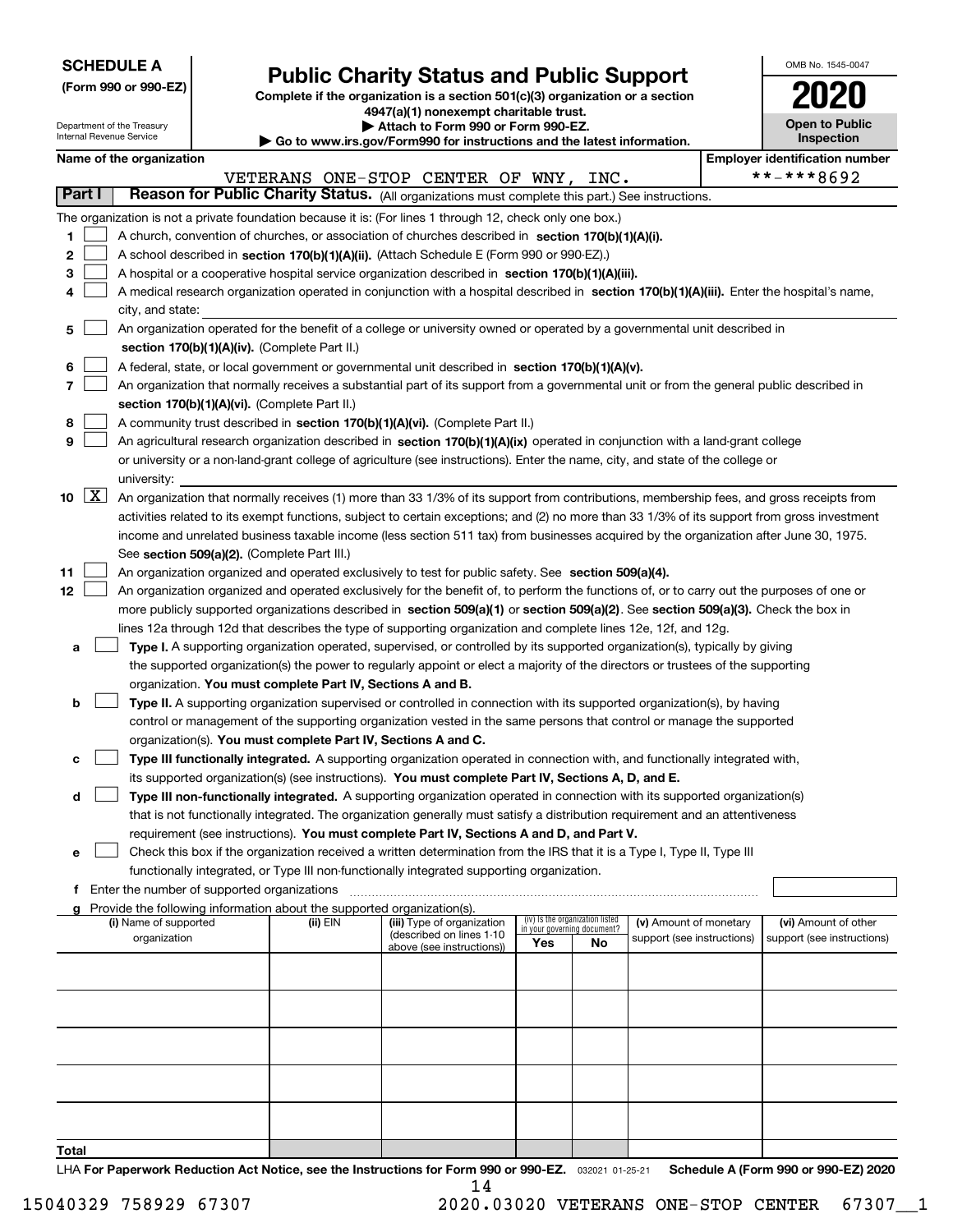#### **2** Schedule A (Form 990 or 990-EZ) 2020  $~\rm VETERANS~\rm ONE-STOP~\rm CENTER~\rm OF~\rm WNY$  ,  $~\rm INC.$   $~$  \* \* – \* \* \* 8  $692~\rm~Page$ **Part II** Support Schedule for Organizations Described in Sections 170(b)(1)(A)(iv) and 170(b)(1)(A)(vi)

(Complete only if you checked the box on line 5, 7, or 8 of Part I or if the organization failed to qualify under Part III. If the organization fails to qualify under the tests listed below, please complete Part III.)

|    | <b>Section A. Public Support</b>                                                                                                                                                                                              |          |            |            |            |                                      |           |
|----|-------------------------------------------------------------------------------------------------------------------------------------------------------------------------------------------------------------------------------|----------|------------|------------|------------|--------------------------------------|-----------|
|    | Calendar year (or fiscal year beginning in) $\blacktriangleright$                                                                                                                                                             | (a) 2016 | $(b)$ 2017 | $(c)$ 2018 | $(d)$ 2019 | (e) 2020                             | (f) Total |
|    | <b>1</b> Gifts, grants, contributions, and                                                                                                                                                                                    |          |            |            |            |                                      |           |
|    | membership fees received. (Do not                                                                                                                                                                                             |          |            |            |            |                                      |           |
|    | include any "unusual grants.")                                                                                                                                                                                                |          |            |            |            |                                      |           |
|    | 2 Tax revenues levied for the organ-                                                                                                                                                                                          |          |            |            |            |                                      |           |
|    | ization's benefit and either paid to                                                                                                                                                                                          |          |            |            |            |                                      |           |
|    | or expended on its behalf                                                                                                                                                                                                     |          |            |            |            |                                      |           |
|    | 3 The value of services or facilities                                                                                                                                                                                         |          |            |            |            |                                      |           |
|    | furnished by a governmental unit to                                                                                                                                                                                           |          |            |            |            |                                      |           |
|    | the organization without charge                                                                                                                                                                                               |          |            |            |            |                                      |           |
|    | <b>4 Total.</b> Add lines 1 through 3                                                                                                                                                                                         |          |            |            |            |                                      |           |
| 5. | The portion of total contributions                                                                                                                                                                                            |          |            |            |            |                                      |           |
|    | by each person (other than a                                                                                                                                                                                                  |          |            |            |            |                                      |           |
|    | governmental unit or publicly                                                                                                                                                                                                 |          |            |            |            |                                      |           |
|    | supported organization) included                                                                                                                                                                                              |          |            |            |            |                                      |           |
|    | on line 1 that exceeds 2% of the                                                                                                                                                                                              |          |            |            |            |                                      |           |
|    | amount shown on line 11,                                                                                                                                                                                                      |          |            |            |            |                                      |           |
|    | column (f)                                                                                                                                                                                                                    |          |            |            |            |                                      |           |
|    | 6 Public support. Subtract line 5 from line 4.                                                                                                                                                                                |          |            |            |            |                                      |           |
|    | <b>Section B. Total Support</b>                                                                                                                                                                                               |          |            |            |            |                                      |           |
|    | Calendar year (or fiscal year beginning in) $\blacktriangleright$                                                                                                                                                             | (a) 2016 | (b) 2017   | $(c)$ 2018 | $(d)$ 2019 | (e) 2020                             | (f) Total |
|    | 7 Amounts from line 4                                                                                                                                                                                                         |          |            |            |            |                                      |           |
| 8  | Gross income from interest,                                                                                                                                                                                                   |          |            |            |            |                                      |           |
|    | dividends, payments received on                                                                                                                                                                                               |          |            |            |            |                                      |           |
|    | securities loans, rents, royalties,                                                                                                                                                                                           |          |            |            |            |                                      |           |
|    | and income from similar sources                                                                                                                                                                                               |          |            |            |            |                                      |           |
| 9  | Net income from unrelated business                                                                                                                                                                                            |          |            |            |            |                                      |           |
|    | activities, whether or not the                                                                                                                                                                                                |          |            |            |            |                                      |           |
|    | business is regularly carried on                                                                                                                                                                                              |          |            |            |            |                                      |           |
|    | <b>10</b> Other income. Do not include gain                                                                                                                                                                                   |          |            |            |            |                                      |           |
|    | or loss from the sale of capital                                                                                                                                                                                              |          |            |            |            |                                      |           |
|    | assets (Explain in Part VI.)                                                                                                                                                                                                  |          |            |            |            |                                      |           |
|    | 11 Total support. Add lines 7 through 10                                                                                                                                                                                      |          |            |            |            |                                      |           |
|    | <b>12</b> Gross receipts from related activities, etc. (see instructions)                                                                                                                                                     |          |            |            |            | 12                                   |           |
|    | 13 First 5 years. If the Form 990 is for the organization's first, second, third, fourth, or fifth tax year as a section 501(c)(3)                                                                                            |          |            |            |            |                                      |           |
|    | organization, check this box and stop here manufactured and state and state and state and state and state and stop here and stop here are all and state and state and state and state and state and state and state and state |          |            |            |            |                                      |           |
|    | <b>Section C. Computation of Public Support Percentage</b>                                                                                                                                                                    |          |            |            |            |                                      |           |
|    |                                                                                                                                                                                                                               |          |            |            |            | 14                                   | %         |
|    |                                                                                                                                                                                                                               |          |            |            |            | 15                                   | %         |
|    | 16a 33 1/3% support test - 2020. If the organization did not check the box on line 13, and line 14 is 33 1/3% or more, check this box and                                                                                     |          |            |            |            |                                      |           |
|    | stop here. The organization qualifies as a publicly supported organization                                                                                                                                                    |          |            |            |            |                                      |           |
|    | b 33 1/3% support test - 2019. If the organization did not check a box on line 13 or 16a, and line 15 is 33 1/3% or more, check this box                                                                                      |          |            |            |            |                                      |           |
|    | and stop here. The organization qualifies as a publicly supported organization                                                                                                                                                |          |            |            |            |                                      |           |
|    | 17a 10% -facts-and-circumstances test - 2020. If the organization did not check a box on line 13, 16a, or 16b, and line 14 is 10% or more,                                                                                    |          |            |            |            |                                      |           |
|    | and if the organization meets the facts-and-circumstances test, check this box and stop here. Explain in Part VI how the organization                                                                                         |          |            |            |            |                                      |           |
|    | meets the facts-and-circumstances test. The organization qualifies as a publicly supported organization                                                                                                                       |          |            |            |            |                                      |           |
|    | <b>b 10% -facts-and-circumstances test - 2019.</b> If the organization did not check a box on line 13, 16a, 16b, or 17a, and line 15 is 10% or                                                                                |          |            |            |            |                                      |           |
|    | more, and if the organization meets the facts-and-circumstances test, check this box and stop here. Explain in Part VI how the                                                                                                |          |            |            |            |                                      |           |
|    | organization meets the facts-and-circumstances test. The organization qualifies as a publicly supported organization                                                                                                          |          |            |            |            |                                      |           |
|    | 18 Private foundation. If the organization did not check a box on line 13, 16a, 16b, 17a, or 17b, check this box and see instructions                                                                                         |          |            |            |            | Schodule A (Form 000 or 000 F7) 2020 |           |

**Schedule A (Form 990 or 990-EZ) 2020**

032022 01-25-21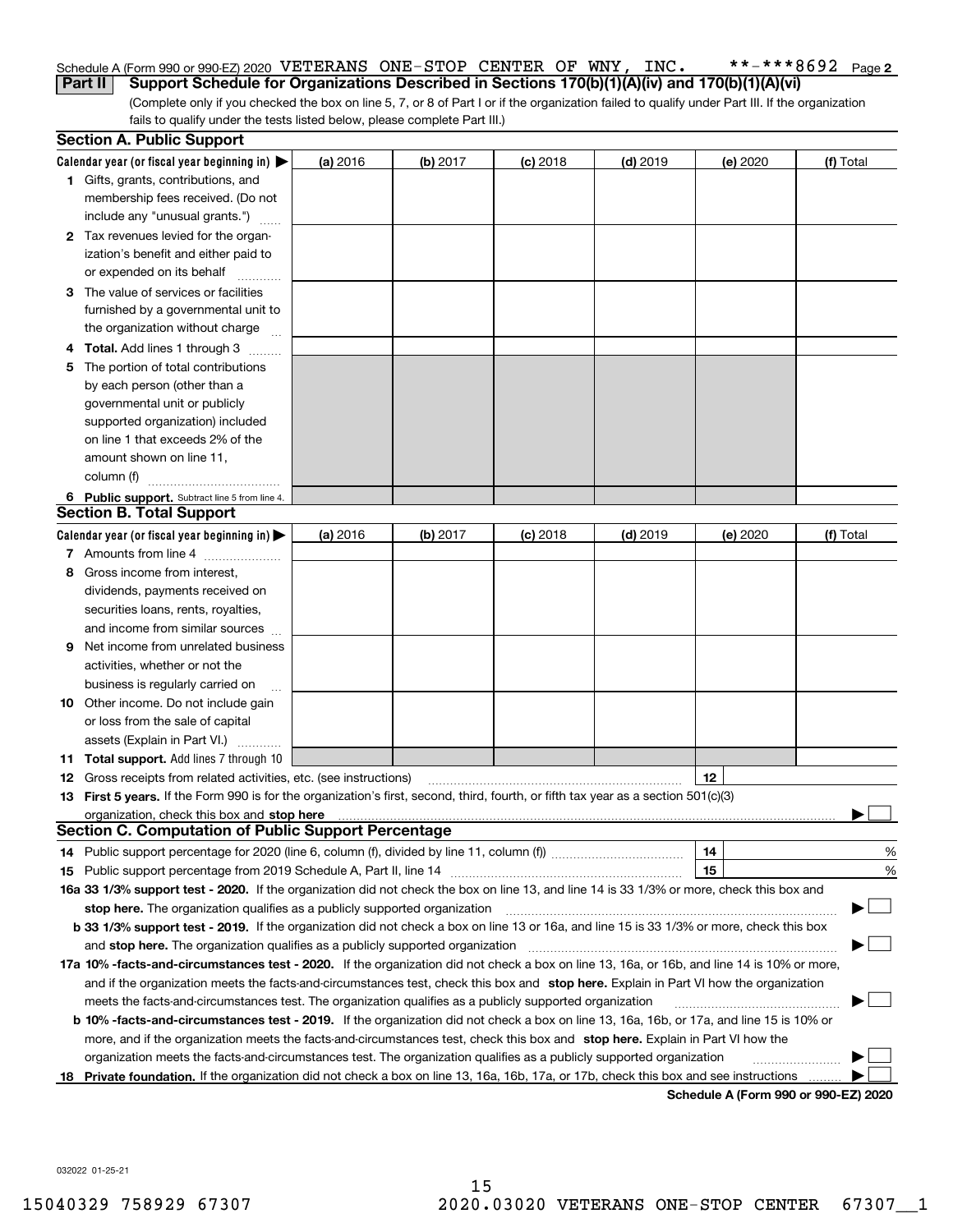### Schedule A (Form 990 or 990-EZ) 2020  $~\rm VETERANS~\rm ONE-STOP~\rm CENTER~\rm OF~\rm WNY$  ,  $~\rm INC.$   $~$  \* \* – \* \* \* 8  $692~\rm~Page$ **Part III Support Schedule for Organizations Described in Section 509(a)(2)**

(Complete only if you checked the box on line 10 of Part I or if the organization failed to qualify under Part II. If the organization fails to qualify under the tests listed below, please complete Part II.)

|     | <b>Section A. Public Support</b>                                                                                                                                                                                                   |          |          |            |                   |                                      |                                         |
|-----|------------------------------------------------------------------------------------------------------------------------------------------------------------------------------------------------------------------------------------|----------|----------|------------|-------------------|--------------------------------------|-----------------------------------------|
|     | Calendar year (or fiscal year beginning in)                                                                                                                                                                                        | (a) 2016 | (b) 2017 | $(c)$ 2018 | $(d)$ 2019        | (e) 2020                             | (f) Total                               |
|     | 1 Gifts, grants, contributions, and                                                                                                                                                                                                |          |          |            |                   |                                      |                                         |
|     | membership fees received. (Do not                                                                                                                                                                                                  |          |          |            |                   |                                      |                                         |
|     | include any "unusual grants.")                                                                                                                                                                                                     | 1611337. | 1315249. | 1295007.   | 1139634.          | 1130736.                             | 6491963.                                |
|     | 2 Gross receipts from admissions,<br>merchandise sold or services per-<br>formed, or facilities furnished in<br>any activity that is related to the<br>organization's tax-exempt purpose                                           |          |          |            |                   |                                      |                                         |
|     | 3 Gross receipts from activities that                                                                                                                                                                                              |          |          |            |                   |                                      |                                         |
|     | are not an unrelated trade or bus-                                                                                                                                                                                                 |          |          |            |                   |                                      |                                         |
|     | iness under section 513                                                                                                                                                                                                            |          |          |            |                   |                                      |                                         |
|     | 4 Tax revenues levied for the organ-                                                                                                                                                                                               |          |          |            |                   |                                      |                                         |
|     | ization's benefit and either paid to                                                                                                                                                                                               |          |          |            |                   |                                      |                                         |
|     | or expended on its behalf                                                                                                                                                                                                          |          |          |            |                   |                                      |                                         |
|     | 5 The value of services or facilities                                                                                                                                                                                              |          |          |            |                   |                                      |                                         |
|     | furnished by a governmental unit to                                                                                                                                                                                                |          |          |            |                   |                                      |                                         |
|     | the organization without charge                                                                                                                                                                                                    |          |          |            |                   |                                      |                                         |
|     | <b>6 Total.</b> Add lines 1 through 5 $\ldots$                                                                                                                                                                                     | 1611337. | 1315249. | 1295007.   | 1139634.          | 1130736.                             | 6491963.                                |
|     | 7a Amounts included on lines 1, 2, and<br>3 received from disqualified persons                                                                                                                                                     |          |          |            |                   |                                      | 0.                                      |
|     | <b>b</b> Amounts included on lines 2 and 3 received<br>from other than disqualified persons that<br>exceed the greater of \$5,000 or 1% of the                                                                                     |          |          |            |                   |                                      | 0.                                      |
|     | amount on line 13 for the year                                                                                                                                                                                                     |          |          |            |                   |                                      | $\overline{0}$ .                        |
|     | c Add lines 7a and 7b                                                                                                                                                                                                              |          |          |            |                   |                                      | 6491963.                                |
|     | 8 Public support. (Subtract line 7c from line 6.)<br><b>Section B. Total Support</b>                                                                                                                                               |          |          |            |                   |                                      |                                         |
|     | Calendar year (or fiscal year beginning in)                                                                                                                                                                                        | (a) 2016 | (b) 2017 | $(c)$ 2018 | $(d)$ 2019        | (e) 2020                             | (f) Total                               |
|     | 9 Amounts from line 6                                                                                                                                                                                                              | 1611337. | 1315249. | 1295007.   | 1139634.          | 1130736.                             | 6491963.                                |
|     | 10a Gross income from interest,<br>dividends, payments received on<br>securities loans, rents, royalties,<br>and income from similar sources                                                                                       |          |          |            |                   |                                      |                                         |
|     | <b>b</b> Unrelated business taxable income                                                                                                                                                                                         |          |          |            |                   |                                      |                                         |
|     | (less section 511 taxes) from businesses<br>acquired after June 30, 1975                                                                                                                                                           |          |          |            |                   |                                      |                                         |
|     | c Add lines 10a and 10b                                                                                                                                                                                                            |          |          |            |                   |                                      |                                         |
|     | 11 Net income from unrelated business<br>activities not included in line 10b,<br>whether or not the business is<br>regularly carried on                                                                                            |          |          |            |                   |                                      |                                         |
|     | 12 Other income. Do not include gain<br>or loss from the sale of capital                                                                                                                                                           |          |          |            |                   |                                      |                                         |
|     | assets (Explain in Part VI.)<br>13 Total support. (Add lines 9, 10c, 11, and 12.)                                                                                                                                                  | 1611337. | 1315249. |            | 1295007. 1139634. | 1130736.                             | 6491963.                                |
|     | 14 First 5 years. If the Form 990 is for the organization's first, second, third, fourth, or fifth tax year as a section 501(c)(3) organization,                                                                                   |          |          |            |                   |                                      |                                         |
|     | check this box and <b>stop here</b> measurement control and the control of the state of the control of the control of the control of the control of the control of the control of the control of the control of the control of the |          |          |            |                   |                                      |                                         |
|     | <b>Section C. Computation of Public Support Percentage</b>                                                                                                                                                                         |          |          |            |                   |                                      |                                         |
|     | 15 Public support percentage for 2020 (line 8, column (f), divided by line 13, column (f))                                                                                                                                         |          |          |            |                   | 15                                   | 100.00<br>$\%$                          |
| 16. | Public support percentage from 2019 Schedule A, Part III, line 15                                                                                                                                                                  |          |          |            |                   | 16                                   | 100.00<br>%                             |
|     | <b>Section D. Computation of Investment Income Percentage</b>                                                                                                                                                                      |          |          |            |                   |                                      |                                         |
|     | 17 Investment income percentage for 2020 (line 10c, column (f), divided by line 13, column (f))                                                                                                                                    |          |          |            |                   | 17                                   | .00<br>$\%$                             |
|     | 18 Investment income percentage from 2019 Schedule A, Part III, line 17                                                                                                                                                            |          |          |            |                   | 18                                   | %                                       |
|     | 19a 33 1/3% support tests - 2020. If the organization did not check the box on line 14, and line 15 is more than 33 1/3%, and line 17 is not                                                                                       |          |          |            |                   |                                      |                                         |
|     | more than 33 1/3%, check this box and stop here. The organization qualifies as a publicly supported organization                                                                                                                   |          |          |            |                   |                                      | $\blacktriangleright$ $\vert$ X $\vert$ |
|     | <b>b 33 1/3% support tests - 2019.</b> If the organization did not check a box on line 14 or line 19a, and line 16 is more than 33 1/3%, and                                                                                       |          |          |            |                   |                                      |                                         |
|     | line 18 is not more than 33 1/3%, check this box and stop here. The organization qualifies as a publicly supported organization                                                                                                    |          |          |            |                   |                                      |                                         |
| 20  | Private foundation. If the organization did not check a box on line 14, 19a, or 19b, check this box and see instructions                                                                                                           |          |          |            |                   |                                      |                                         |
|     | 032023 01-25-21                                                                                                                                                                                                                    |          |          |            |                   | Schedule A (Form 990 or 990-EZ) 2020 |                                         |
|     |                                                                                                                                                                                                                                    |          | 16       |            |                   |                                      |                                         |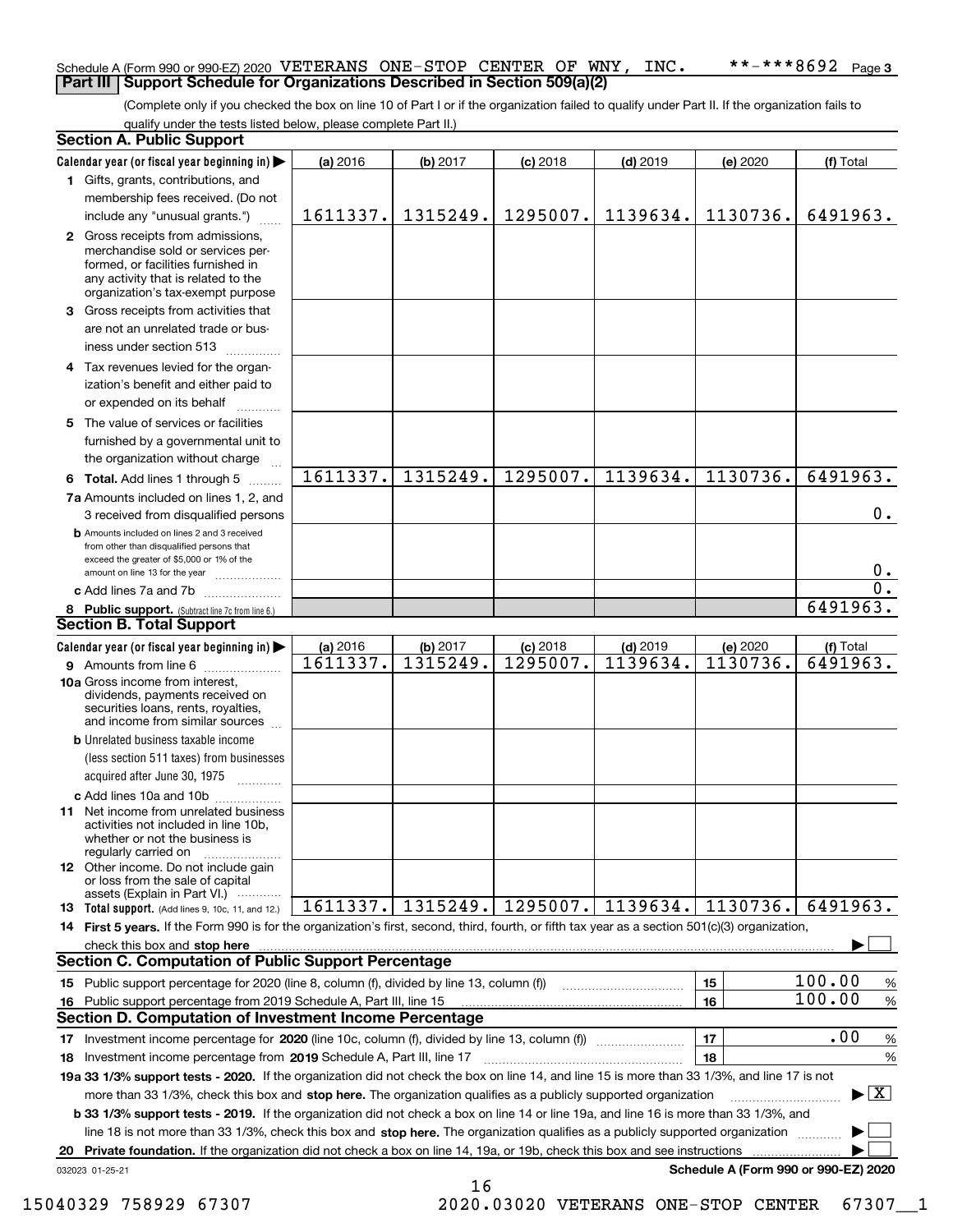**1**

**2**

**3a**

**YesNo**

## **Part IV Supporting Organizations**

(Complete only if you checked a box in line 12 on Part I. If you checked box 12a, Part I, complete Sections A and B. If you checked box 12b, Part I, complete Sections A and C. If you checked box 12c, Part I, complete Sections A, D, and E. If you checked box 12d, Part I, complete Sections A and D, and complete Part V.)

### **Section A. All Supporting Organizations**

- **1** Are all of the organization's supported organizations listed by name in the organization's governing documents? If "No," describe in **Part VI** how the supported organizations are designated. If designated by *class or purpose, describe the designation. If historic and continuing relationship, explain.*
- **2** Did the organization have any supported organization that does not have an IRS determination of status under section 509(a)(1) or (2)? If "Yes," explain in Part VI how the organization determined that the supported *organization was described in section 509(a)(1) or (2).*
- **3a** Did the organization have a supported organization described in section 501(c)(4), (5), or (6)? If "Yes," answer *lines 3b and 3c below.*
- **b** Did the organization confirm that each supported organization qualified under section 501(c)(4), (5), or (6) and satisfied the public support tests under section 509(a)(2)? If "Yes," describe in **Part VI** when and how the *organization made the determination.*
- **c**Did the organization ensure that all support to such organizations was used exclusively for section 170(c)(2)(B) purposes? If "Yes," explain in **Part VI** what controls the organization put in place to ensure such use.
- **4a***If* Was any supported organization not organized in the United States ("foreign supported organization")? *"Yes," and if you checked box 12a or 12b in Part I, answer lines 4b and 4c below.*
- **b** Did the organization have ultimate control and discretion in deciding whether to make grants to the foreign supported organization? If "Yes," describe in **Part VI** how the organization had such control and discretion *despite being controlled or supervised by or in connection with its supported organizations.*
- **c** Did the organization support any foreign supported organization that does not have an IRS determination under sections 501(c)(3) and 509(a)(1) or (2)? If "Yes," explain in **Part VI** what controls the organization used *to ensure that all support to the foreign supported organization was used exclusively for section 170(c)(2)(B) purposes.*
- **5a** Did the organization add, substitute, or remove any supported organizations during the tax year? If "Yes," answer lines 5b and 5c below (if applicable). Also, provide detail in **Part VI,** including (i) the names and EIN *numbers of the supported organizations added, substituted, or removed; (ii) the reasons for each such action; (iii) the authority under the organization's organizing document authorizing such action; and (iv) how the action was accomplished (such as by amendment to the organizing document).*
- **b** Type I or Type II only. Was any added or substituted supported organization part of a class already designated in the organization's organizing document?
- **cSubstitutions only.**  Was the substitution the result of an event beyond the organization's control?
- **6** Did the organization provide support (whether in the form of grants or the provision of services or facilities) to **Part VI.** *If "Yes," provide detail in* support or benefit one or more of the filing organization's supported organizations? anyone other than (i) its supported organizations, (ii) individuals that are part of the charitable class benefited by one or more of its supported organizations, or (iii) other supporting organizations that also
- **7**Did the organization provide a grant, loan, compensation, or other similar payment to a substantial contributor *If "Yes," complete Part I of Schedule L (Form 990 or 990-EZ).* regard to a substantial contributor? (as defined in section 4958(c)(3)(C)), a family member of a substantial contributor, or a 35% controlled entity with
- **8** Did the organization make a loan to a disqualified person (as defined in section 4958) not described in line 7? *If "Yes," complete Part I of Schedule L (Form 990 or 990-EZ).*
- **9a** Was the organization controlled directly or indirectly at any time during the tax year by one or more in section 509(a)(1) or (2))? If "Yes," *provide detail in* <code>Part VI.</code> disqualified persons, as defined in section 4946 (other than foundation managers and organizations described
- **b** Did one or more disqualified persons (as defined in line 9a) hold a controlling interest in any entity in which the supporting organization had an interest? If "Yes," provide detail in P**art VI**.
- **c**Did a disqualified person (as defined in line 9a) have an ownership interest in, or derive any personal benefit from, assets in which the supporting organization also had an interest? If "Yes," provide detail in P**art VI.**
- **10a** Was the organization subject to the excess business holdings rules of section 4943 because of section supporting organizations)? If "Yes," answer line 10b below. 4943(f) (regarding certain Type II supporting organizations, and all Type III non-functionally integrated
- **b** Did the organization have any excess business holdings in the tax year? (Use Schedule C, Form 4720, to *determine whether the organization had excess business holdings.)*

17

032024 01-25-21



**Schedule A (Form 990 or 990-EZ) 2020**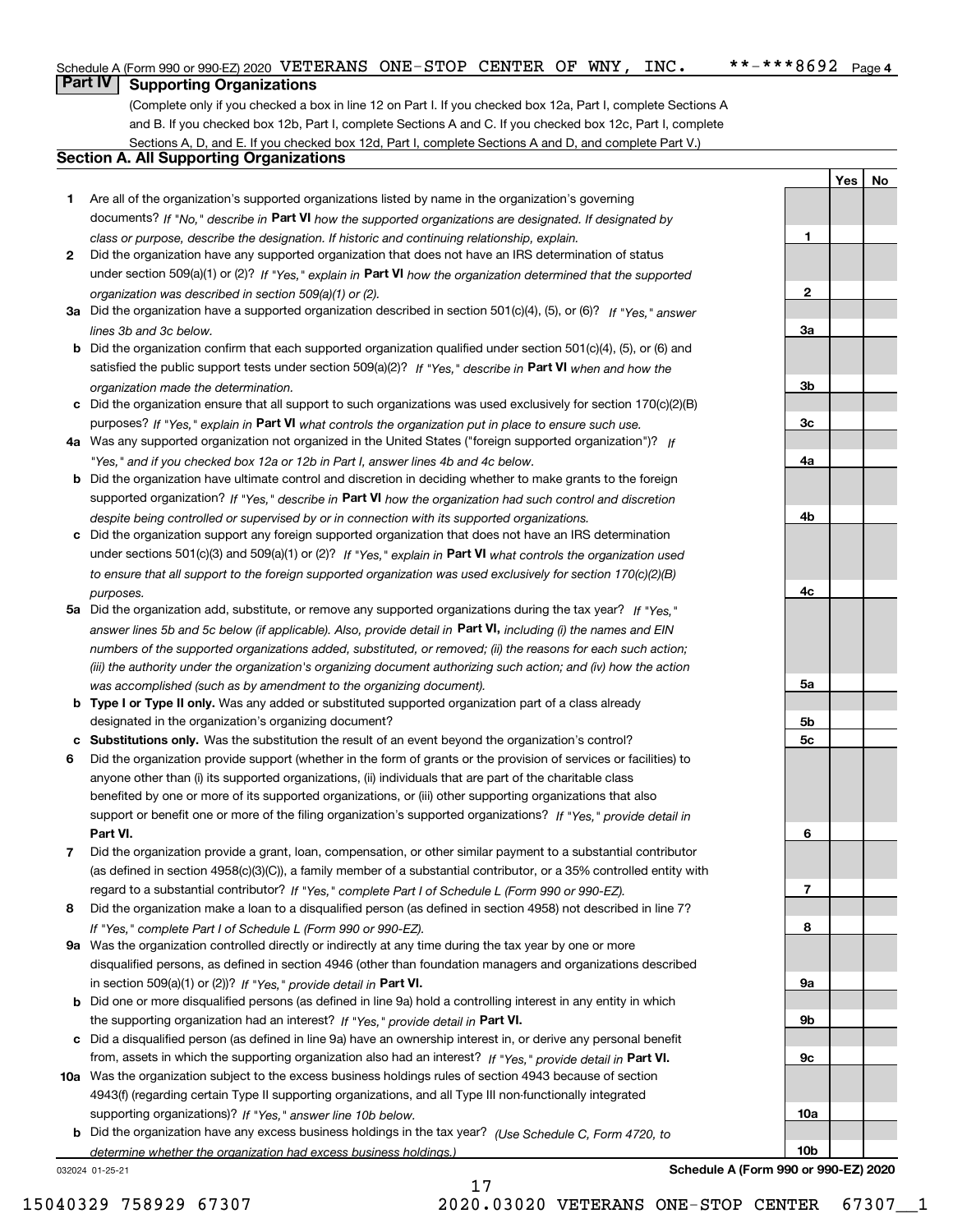#### $***$   $***$  8692 Page 5 Schedule A (Form 990 or 990-EZ) 2020  $~\rm VETERANS~\rm ONE-STOP~\rm CENTER~\rm OF~\rm WNY$  ,  $~\rm INC.$   $~$  \* \* – \* \* \* 8  $692~\rm~Page$ **Part IV Supporting Organizations** *(continued)*

|    | 100111110001                                                                                                                                                                                                                                                                                                                                                                           |                 |     |    |
|----|----------------------------------------------------------------------------------------------------------------------------------------------------------------------------------------------------------------------------------------------------------------------------------------------------------------------------------------------------------------------------------------|-----------------|-----|----|
|    |                                                                                                                                                                                                                                                                                                                                                                                        |                 | Yes | No |
| 11 | Has the organization accepted a gift or contribution from any of the following persons?                                                                                                                                                                                                                                                                                                |                 |     |    |
|    | a A person who directly or indirectly controls, either alone or together with persons described in lines 11b and                                                                                                                                                                                                                                                                       |                 |     |    |
|    | 11c below, the governing body of a supported organization?                                                                                                                                                                                                                                                                                                                             | 11a             |     |    |
|    | <b>b</b> A family member of a person described in line 11a above?                                                                                                                                                                                                                                                                                                                      | 11 <sub>b</sub> |     |    |
|    | c A 35% controlled entity of a person described in line 11a or 11b above? If "Yes" to line 11a, 11b, or 11c, provide                                                                                                                                                                                                                                                                   |                 |     |    |
|    | detail in Part VI.                                                                                                                                                                                                                                                                                                                                                                     | 11c             |     |    |
|    | <b>Section B. Type I Supporting Organizations</b>                                                                                                                                                                                                                                                                                                                                      |                 |     |    |
|    |                                                                                                                                                                                                                                                                                                                                                                                        |                 | Yes | Nο |
|    | Did the governing body, members of the governing body, officers acting in their official capacity, or membership of one or<br>more supported organizations have the power to regularly appoint or elect at least a majority of the organization's officers,<br>directors, or trustees at all times during the tax year? If "No," describe in Part VI how the supported organization(s) |                 |     |    |

|              | effectively operated, supervised, or controlled the organization's activities. If the organization had more than one supported |
|--------------|--------------------------------------------------------------------------------------------------------------------------------|
|              | organization, describe how the powers to appoint and/or remove officers, directors, or trustees were allocated among the       |
|              | supported organizations and what conditions or restrictions, if any, applied to such powers during the tax year.               |
| $\mathbf{2}$ | Did the organization operate for the benefit of any supported organization other than the supported                            |
|              | organization(s) that operated, supervised, or controlled the supporting organization? If "Yes," explain in                     |

**Part VI**  *how providing such benefit carried out the purposes of the supported organization(s) that operated,*

| supervised, or controlled the supporting organization. |  |
|--------------------------------------------------------|--|
| <b>Section C. Type II Supporting Organizations</b>     |  |
|                                                        |  |

**1**or trustees of each of the organization's supported organization(s)? If "No," describe in **Part VI** how control *or management of the supporting organization was vested in the same persons that controlled or managed the supported organization(s).* Were a majority of the organization's directors or trustees during the tax year also a majority of the directors

| <b>Section D. All Type III Supporting Organizations</b> |  |
|---------------------------------------------------------|--|

|              |                                                                                                                        |   | Yes l | No |
|--------------|------------------------------------------------------------------------------------------------------------------------|---|-------|----|
|              | Did the organization provide to each of its supported organizations, by the last day of the fifth month of the         |   |       |    |
|              | organization's tax year, (i) a written notice describing the type and amount of support provided during the prior tax  |   |       |    |
|              | year, (ii) a copy of the Form 990 that was most recently filed as of the date of notification, and (iii) copies of the |   |       |    |
|              | organization's governing documents in effect on the date of notification, to the extent not previously provided?       |   |       |    |
| $\mathbf{2}$ | Were any of the organization's officers, directors, or trustees either (i) appointed or elected by the supported       |   |       |    |
|              | organization(s) or (ii) serving on the governing body of a supported organization? If "No," explain in Part VI how     |   |       |    |
|              | the organization maintained a close and continuous working relationship with the supported organization(s).            | 2 |       |    |
| 3            | By reason of the relationship described in line 2, above, did the organization's supported organizations have a        |   |       |    |
|              | significant voice in the organization's investment policies and in directing the use of the organization's             |   |       |    |
|              | income or assets at all times during the tax year? If "Yes," describe in Part VI the role the organization's           |   |       |    |
|              | supported organizations played in this regard                                                                          | 3 |       |    |

# *supported organizations played in this regard.* **Section E. Type III Functionally Integrated Supporting Organizations**

- **1**Check the box next to the method that the organization used to satisfy the Integral Part Test during the year (see instructions).
- **alinupy** The organization satisfied the Activities Test. Complete line 2 below.
- **bThe organization is the parent of each of its supported organizations. Complete line 3 below.**

|  |  | c $\Box$ The organization supported a governmental entity. Describe in Part VI how you supported a governmental entity (see instructions). |  |
|--|--|--------------------------------------------------------------------------------------------------------------------------------------------|--|
|--|--|--------------------------------------------------------------------------------------------------------------------------------------------|--|

18

- **2Answer lines 2a and 2b below. Yes No** Activities Test.
- **a** Did substantially all of the organization's activities during the tax year directly further the exempt purposes of the supported organization(s) to which the organization was responsive? If "Yes," then in **Part VI identify those supported organizations and explain**  *how these activities directly furthered their exempt purposes, how the organization was responsive to those supported organizations, and how the organization determined that these activities constituted substantially all of its activities.*
- **b** Did the activities described in line 2a, above, constitute activities that, but for the organization's involvement, **Part VI**  *the reasons for the organization's position that its supported organization(s) would have engaged in* one or more of the organization's supported organization(s) would have been engaged in? If "Yes," e*xplain in these activities but for the organization's involvement.*
- **3** Parent of Supported Organizations. Answer lines 3a and 3b below.

**a** Did the organization have the power to regularly appoint or elect a majority of the officers, directors, or trustees of each of the supported organizations? If "Yes" or "No" provide details in **Part VI.** 

032025 01-25-21 **b** Did the organization exercise a substantial degree of direction over the policies, programs, and activities of each of its supported organizations? If "Yes," describe in Part VI the role played by the organization in this regard.

**Schedule A (Form 990 or 990-EZ) 2020**

**2a**

**2b**

**3a**

**3b**

**1**

**1**

**YesNo**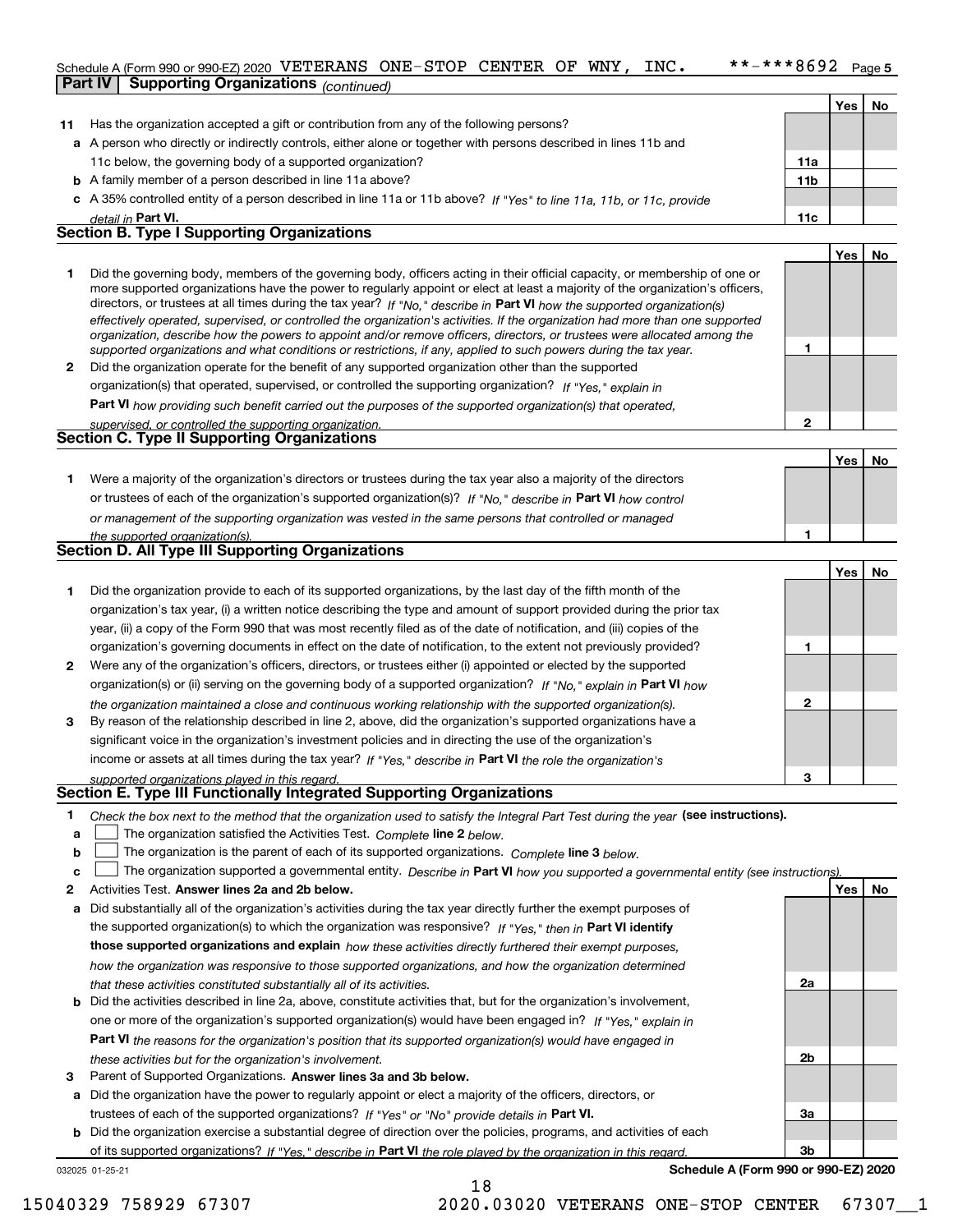|                | Schedule A (Form 990 or 990-EZ) 2020 VETERANS ONE-STOP CENTER OF WNY, INC.                                                                     |                         |                | **-***8692 Page 6              |  |  |
|----------------|------------------------------------------------------------------------------------------------------------------------------------------------|-------------------------|----------------|--------------------------------|--|--|
| <b>Part V</b>  | Type III Non-Functionally Integrated 509(a)(3) Supporting Organizations                                                                        |                         |                |                                |  |  |
| 1              | Check here if the organization satisfied the Integral Part Test as a qualifying trust on Nov. 20, 1970 (explain in Part VI). See instructions. |                         |                |                                |  |  |
|                | All other Type III non-functionally integrated supporting organizations must complete Sections A through E.                                    |                         |                |                                |  |  |
|                | Section A - Adjusted Net Income                                                                                                                |                         | (A) Prior Year | (B) Current Year<br>(optional) |  |  |
| 1              | Net short-term capital gain                                                                                                                    | 1                       |                |                                |  |  |
| 2              | Recoveries of prior-year distributions                                                                                                         | $\mathbf{2}$            |                |                                |  |  |
| 3              | Other gross income (see instructions)                                                                                                          | 3                       |                |                                |  |  |
| 4              | Add lines 1 through 3.                                                                                                                         | 4                       |                |                                |  |  |
| 5              | Depreciation and depletion                                                                                                                     | 5                       |                |                                |  |  |
| 6              | Portion of operating expenses paid or incurred for production or                                                                               |                         |                |                                |  |  |
|                | collection of gross income or for management, conservation, or                                                                                 |                         |                |                                |  |  |
|                | maintenance of property held for production of income (see instructions)                                                                       | 6                       |                |                                |  |  |
| 7              | Other expenses (see instructions)                                                                                                              | $\overline{7}$          |                |                                |  |  |
| 8              | Adjusted Net Income (subtract lines 5, 6, and 7 from line 4)                                                                                   | 8                       |                |                                |  |  |
|                | <b>Section B - Minimum Asset Amount</b>                                                                                                        |                         | (A) Prior Year | (B) Current Year<br>(optional) |  |  |
| 1              | Aggregate fair market value of all non-exempt-use assets (see                                                                                  |                         |                |                                |  |  |
|                | instructions for short tax year or assets held for part of year):                                                                              |                         |                |                                |  |  |
|                | <b>a</b> Average monthly value of securities                                                                                                   | 1a                      |                |                                |  |  |
|                | <b>b</b> Average monthly cash balances                                                                                                         | 1b                      |                |                                |  |  |
|                | c Fair market value of other non-exempt-use assets                                                                                             | 1c                      |                |                                |  |  |
|                | d Total (add lines 1a, 1b, and 1c)                                                                                                             | 1d                      |                |                                |  |  |
|                | e Discount claimed for blockage or other factors                                                                                               |                         |                |                                |  |  |
|                | (explain in detail in Part VI):                                                                                                                |                         |                |                                |  |  |
| $\mathbf{2}$   | Acquisition indebtedness applicable to non-exempt-use assets                                                                                   | $\mathbf{2}$            |                |                                |  |  |
| 3              | Subtract line 2 from line 1d.                                                                                                                  | 3                       |                |                                |  |  |
| 4              | Cash deemed held for exempt use. Enter 0.015 of line 3 (for greater amount,                                                                    |                         |                |                                |  |  |
|                | see instructions).                                                                                                                             | 4                       |                |                                |  |  |
| 5              | Net value of non-exempt-use assets (subtract line 4 from line 3)                                                                               | 5                       |                |                                |  |  |
| 6              | Multiply line 5 by 0.035.                                                                                                                      | 6                       |                |                                |  |  |
| 7              | Recoveries of prior-year distributions                                                                                                         | $\overline{\mathbf{r}}$ |                |                                |  |  |
| 8              | <b>Minimum Asset Amount</b> (add line 7 to line 6)                                                                                             | 8                       |                |                                |  |  |
|                | <b>Section C - Distributable Amount</b>                                                                                                        |                         |                | <b>Current Year</b>            |  |  |
| п.             | Adjusted net income for prior year (from Section A, line 8, column A)                                                                          | 1                       |                |                                |  |  |
| 2              | Enter 0.85 of line 1.                                                                                                                          | 2                       |                |                                |  |  |
| 3              | Minimum asset amount for prior year (from Section B, line 8, column A)                                                                         | 3                       |                |                                |  |  |
| 4              | Enter greater of line 2 or line 3.                                                                                                             | 4                       |                |                                |  |  |
| 5              | Income tax imposed in prior year                                                                                                               | 5                       |                |                                |  |  |
| 6              | Distributable Amount. Subtract line 5 from line 4, unless subject to                                                                           |                         |                |                                |  |  |
|                | emergency temporary reduction (see instructions).                                                                                              | 6                       |                |                                |  |  |
| $\overline{7}$ | Check here if the current year is the organization's first as a non-functionally integrated Type III supporting organization (see              |                         |                |                                |  |  |

**Schedule A (Form 990 or 990-EZ) 2020**

032026 01-25-21

instructions).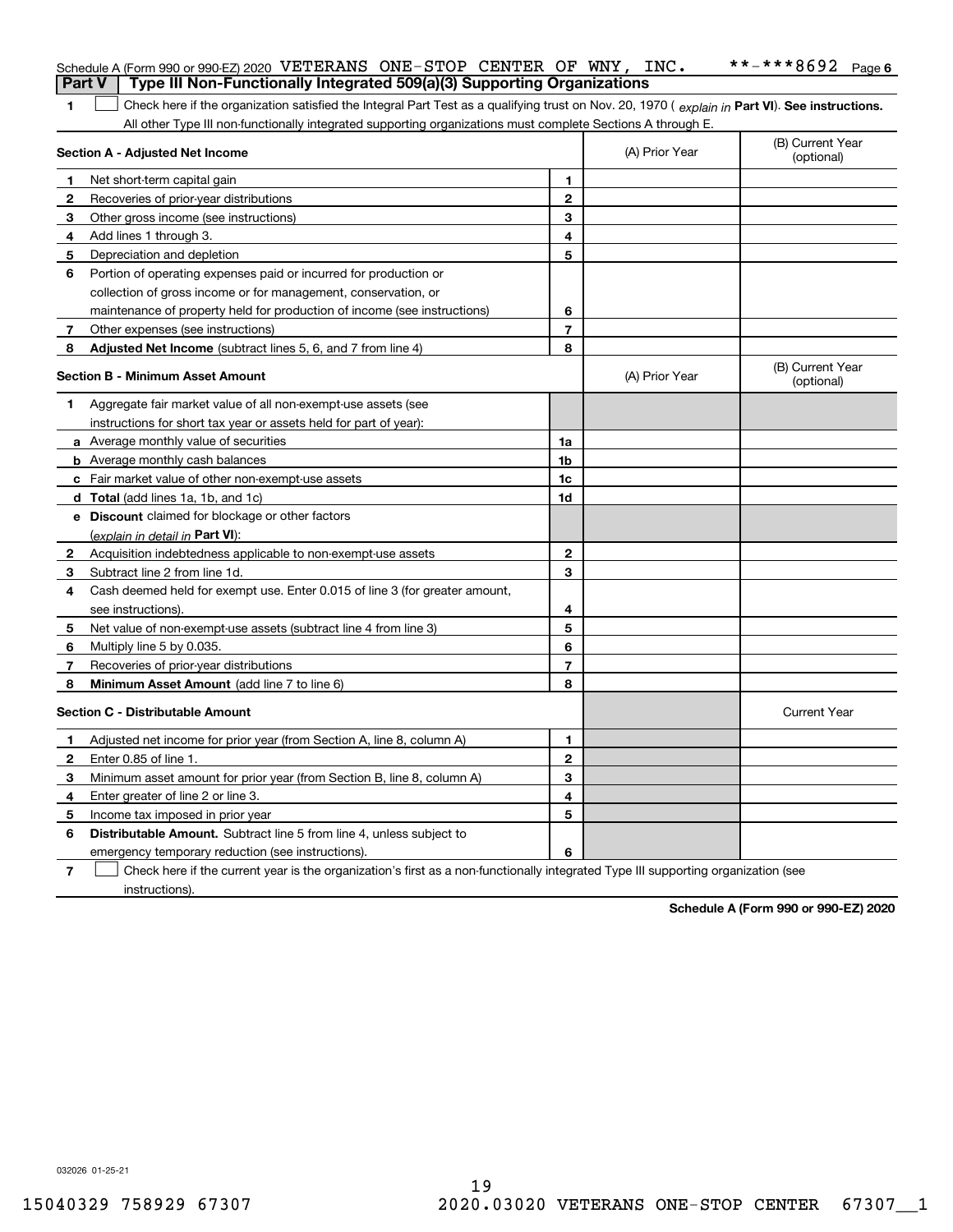#### **7** Schedule A (Form 990 or 990-EZ) 2020  $~\rm VETERANS~\rm ONE-STOP~\rm CENTER~\rm OF~\rm WNY$  ,  $~\rm INC.$   $~$  \* \* – \* \* \* 8  $692~\rm~Page$

| <b>Part V</b>                                           | Type III Non-Functionally Integrated 509(a)(3) Supporting Organizations                    |                             | (continued)                           |    |                                         |  |
|---------------------------------------------------------|--------------------------------------------------------------------------------------------|-----------------------------|---------------------------------------|----|-----------------------------------------|--|
| <b>Section D - Distributions</b><br><b>Current Year</b> |                                                                                            |                             |                                       |    |                                         |  |
| 1                                                       | Amounts paid to supported organizations to accomplish exempt purposes                      |                             | 1                                     |    |                                         |  |
| 2                                                       | Amounts paid to perform activity that directly furthers exempt purposes of supported       |                             |                                       |    |                                         |  |
|                                                         | organizations, in excess of income from activity                                           | $\mathbf{2}$                |                                       |    |                                         |  |
| 3                                                       | Administrative expenses paid to accomplish exempt purposes of supported organizations      |                             | 3                                     |    |                                         |  |
| 4                                                       | Amounts paid to acquire exempt-use assets                                                  |                             |                                       | 4  |                                         |  |
| 5                                                       | Qualified set-aside amounts (prior IRS approval required - provide details in Part VI)     |                             |                                       | 5  |                                         |  |
| 6                                                       | Other distributions ( <i>describe in</i> Part VI). See instructions.                       |                             |                                       | 6  |                                         |  |
| 7                                                       | Total annual distributions. Add lines 1 through 6.                                         |                             |                                       | 7  |                                         |  |
| 8                                                       | Distributions to attentive supported organizations to which the organization is responsive |                             |                                       |    |                                         |  |
|                                                         | (provide details in Part VI). See instructions.                                            |                             |                                       | 8  |                                         |  |
| 9                                                       | Distributable amount for 2020 from Section C, line 6                                       |                             |                                       | 9  |                                         |  |
| 10                                                      | Line 8 amount divided by line 9 amount                                                     |                             |                                       | 10 |                                         |  |
|                                                         |                                                                                            | (i)                         | (ii)                                  |    | (iii)                                   |  |
|                                                         | <b>Section E - Distribution Allocations</b> (see instructions)                             | <b>Excess Distributions</b> | <b>Underdistributions</b><br>Pre-2020 |    | <b>Distributable</b><br>Amount for 2020 |  |
| 1                                                       | Distributable amount for 2020 from Section C, line 6                                       |                             |                                       |    |                                         |  |
| 2                                                       | Underdistributions, if any, for years prior to 2020 (reason-                               |                             |                                       |    |                                         |  |
|                                                         | able cause required - explain in Part VI). See instructions.                               |                             |                                       |    |                                         |  |
| 3                                                       | Excess distributions carryover, if any, to 2020                                            |                             |                                       |    |                                         |  |
|                                                         | a From 2015                                                                                |                             |                                       |    |                                         |  |
|                                                         | <b>b</b> From 2016                                                                         |                             |                                       |    |                                         |  |
|                                                         | $c$ From 2017                                                                              |                             |                                       |    |                                         |  |
|                                                         | d From 2018                                                                                |                             |                                       |    |                                         |  |
|                                                         | e From 2019                                                                                |                             |                                       |    |                                         |  |
|                                                         | f Total of lines 3a through 3e                                                             |                             |                                       |    |                                         |  |
|                                                         | g Applied to underdistributions of prior years                                             |                             |                                       |    |                                         |  |
|                                                         | <b>h</b> Applied to 2020 distributable amount                                              |                             |                                       |    |                                         |  |
|                                                         | Carryover from 2015 not applied (see instructions)                                         |                             |                                       |    |                                         |  |
|                                                         | Remainder. Subtract lines 3g, 3h, and 3i from line 3f.                                     |                             |                                       |    |                                         |  |
| 4                                                       | Distributions for 2020 from Section D,                                                     |                             |                                       |    |                                         |  |
|                                                         | line $7:$                                                                                  |                             |                                       |    |                                         |  |
|                                                         | a Applied to underdistributions of prior years                                             |                             |                                       |    |                                         |  |
|                                                         | <b>b</b> Applied to 2020 distributable amount                                              |                             |                                       |    |                                         |  |
|                                                         | c Remainder. Subtract lines 4a and 4b from line 4.                                         |                             |                                       |    |                                         |  |
| 5.                                                      | Remaining underdistributions for years prior to 2020, if                                   |                             |                                       |    |                                         |  |
|                                                         | any. Subtract lines 3g and 4a from line 2. For result greater                              |                             |                                       |    |                                         |  |
|                                                         | than zero, explain in Part VI. See instructions.                                           |                             |                                       |    |                                         |  |
| 6                                                       | Remaining underdistributions for 2020. Subtract lines 3h                                   |                             |                                       |    |                                         |  |
|                                                         | and 4b from line 1. For result greater than zero, explain in                               |                             |                                       |    |                                         |  |
|                                                         | Part VI. See instructions.                                                                 |                             |                                       |    |                                         |  |
| 7                                                       | Excess distributions carryover to 2021. Add lines 3j                                       |                             |                                       |    |                                         |  |
|                                                         | and 4c.                                                                                    |                             |                                       |    |                                         |  |
| 8                                                       | Breakdown of line 7:                                                                       |                             |                                       |    |                                         |  |
|                                                         | a Excess from 2016                                                                         |                             |                                       |    |                                         |  |
|                                                         | <b>b</b> Excess from 2017                                                                  |                             |                                       |    |                                         |  |
|                                                         | c Excess from 2018                                                                         |                             |                                       |    |                                         |  |
|                                                         | d Excess from 2019                                                                         |                             |                                       |    |                                         |  |
|                                                         | e Excess from 2020                                                                         |                             |                                       |    |                                         |  |

**Schedule A (Form 990 or 990-EZ) 2020**

032027 01-25-21